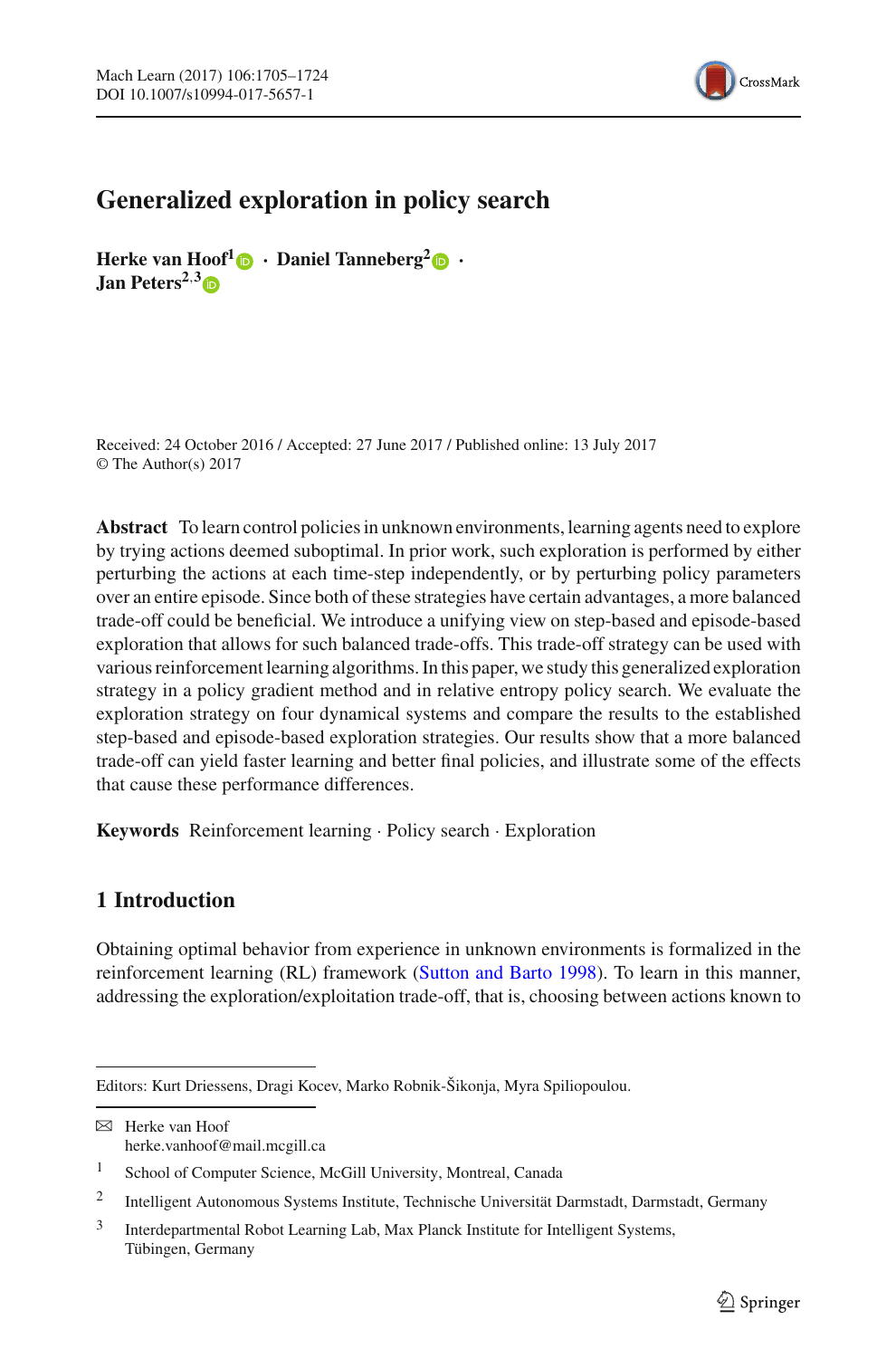be good and actions that could prove to be better, is critical for improving skill performance in the long run. In fact, many reinforcement learning techniques require a non-zero probability of trying each action in every state to be able to prove that the algorithm converges to the optimal policy [\(Sutton and Barto 1998\)](#page-19-0).

Most tasks require agents to make a sequence of decisions over multiple time steps. Typical algorithms perform exploration by modifying the action taken at some or all of the time steps. Popular exploration heuristics include  $\epsilon$ -greedy action selection (choosing a random action in a fraction  $\epsilon$  of time steps), use of a stochastic controller that injects random noise at every time step, and by using a soft-max (or Boltzmann) distribution that selects actions that are deemed better more often, but not exclusively [\(Kaelbling et al. 1996;](#page-18-0) [Deisenroth et al. 2013](#page-18-1); [Kober et al. 2013\)](#page-18-2). Another strategy is the use of parametrized controllers with a distribution over [actions](#page-18-3) [or](#page-18-3) [parameters,](#page-18-3) [and](#page-18-3) [sampling](#page-18-3) [from](#page-18-3) [this](#page-18-3) [distribution](#page-18-3) [at](#page-18-3) [every](#page-18-3) [time](#page-18-3) [step](#page-18-3) [\(](#page-18-3)Deisenroth et al. [2009\)](#page-18-3).

However, the paradigm of modifying actions at individual time-steps has multiple shortcomings. High-frequency exploration can show inefficient 'thrashing' behavior [\(Strens 2000](#page-19-1); [Osband et al. 2016](#page-19-2); [Asmuth et al. 2009\)](#page-18-4) and can, in the worst case, exhibit a random walk behavior that fails to explore much of the state space [\(Kober and Peters 2009\)](#page-18-5). At the same time, for longer horizons, the variance of policy roll-outs explodes as the results depend on an increasing number of independent decisions [\(Munos 2006\)](#page-18-6). Furthermore, when learning controllers within a certain function class, perturbing single time-steps can result in trajectories [that](#page-18-1) [are](#page-18-1) [not](#page-18-1) [reproducible](#page-18-1) [by](#page-18-1) [any](#page-18-1) [noise-free](#page-18-1) [controller](#page-18-1) [in](#page-18-1) [that](#page-18-1) [function](#page-18-1) [class](#page-18-1) [\(](#page-18-1)Deisenroth et al. [2013\)](#page-18-1).

Skill learning in robotics and other physical systems is a prominent application domain for reinforcement learning. In this domain, reinforcement learning offers a strategy for acquiring skills when, for example, parts of the robot or parts of the environment cannot be modeled precisely in advance [\(Kaelbling et al. 1996](#page-18-0); [Kober et al. 2013\)](#page-18-2). High-frequency exploration can cause additional problems when applied to robot systems. Namely, high-frequency exploration causes high jerks, that can damage robots [\(Meijdam et al. 2013](#page-18-7); [Deisenroth et al. 2013](#page-18-1); [Kober and Peters 2009;](#page-18-5) Wawrzyński 2015). Furthermore, real robots exhibit non-Markov effects such as dead-band, hysteresis, stiction, and delays due to processing and communication delays and inertia [\(Kober et al. 2013](#page-18-2)). These effects make it hard to precisely measure the effects of the perturbations. Such problems could be addressed by including a history of actions in the state-space, but this would make the dimensionality of the reinforcement learning problem larger and thereby increase the complexity of the problem exponentially [\(Kober et al. 2013\)](#page-18-2).

In this paper, we focus on addressing these problems in policy search methods employing parametrized controllers. Such methods, that are popular in e.g. robotics applications, tend to yield stable updates that result in safe robot behavior [\(Kober et al. 2013](#page-18-2); [Deisenroth et al.](#page-18-1) [2013](#page-18-1)). Parametrized policies are also easily applicable in environments with continuous stateaction spaces. In these methods, perturbing individual actions can be realized by perturbing the policy parameters in each time step independently. We will refer to this strategy as *timestep-based exploration*.

The problems of high-frequency exploration in policy search methods can be addressed by exploiting that data for learning tasks through reinforcement learning is usually gathered in multiple roll-outs or episodes. One roll-out is a sequence of state-action pairs, that is ended when a terminal state is reached or a certain number of actions have been performed. One can thus perturb the controller parameters at the beginning of a policy roll-out, and leave it fixed until the episode has ended [\(Rückstieß et al. 2010;](#page-19-4) [Sehnke et al. 2010;](#page-19-5) [Kober and Peters](#page-18-5) [2009](#page-18-5); [Theodorou et al. 2010;](#page-19-6) [Stulp and Sigaud 2012\)](#page-19-7).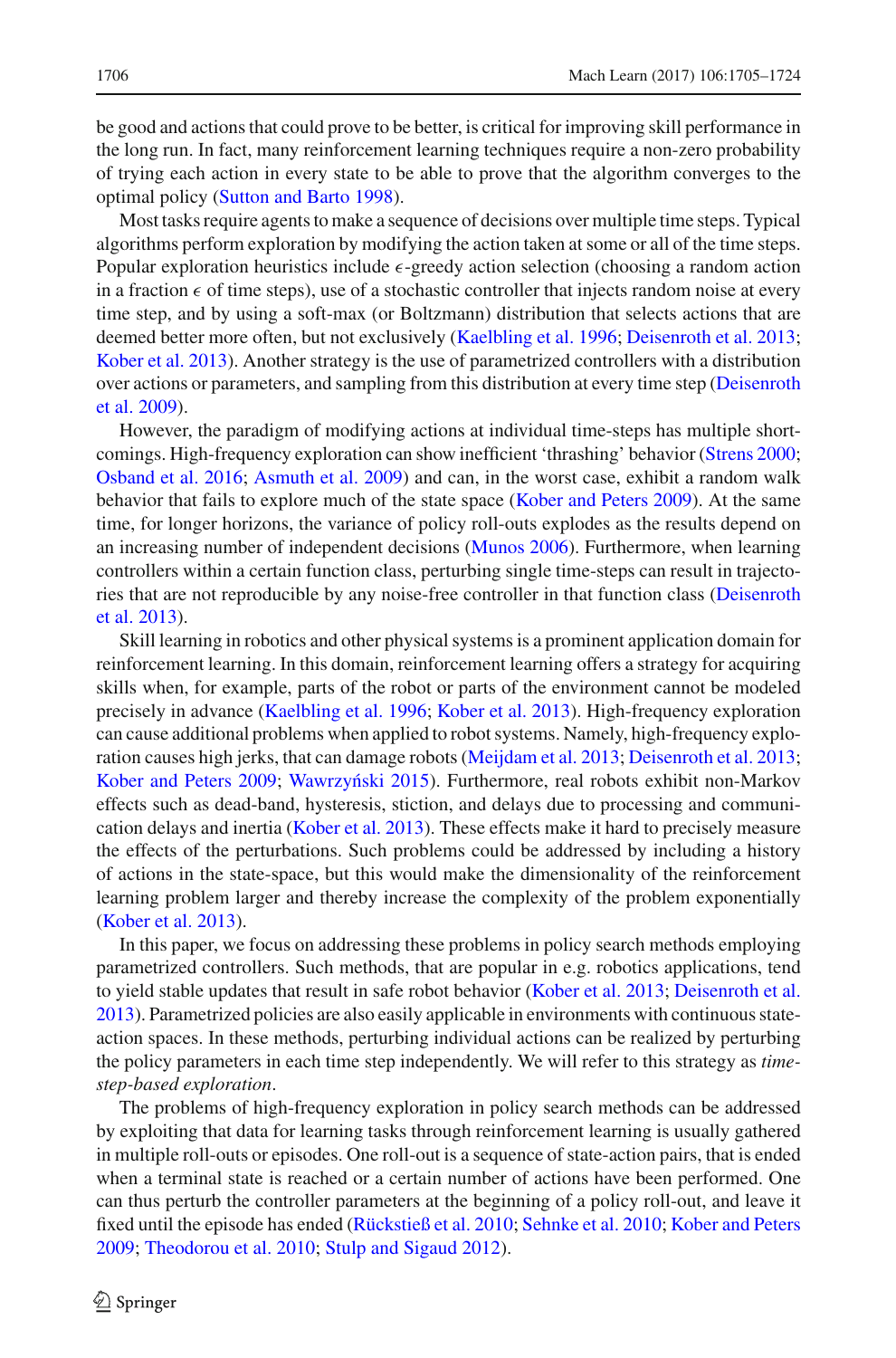The advantage of this *episode-based exploration* approach is that random-walk behavior and high jerks are avoided due to the *coherence* of the exploration behavior. The disadvantage, however, is that in each episode, only one set of parameters can be evaluated. Therefore, such techniques usually require more roll-outs to be performed, which can be time-consuming on a robotic system.

We think of the time-step-based and episode-based exploration strategies as two extremes, with space for many different intermediate trade-offs. In this paper, we *provide a unifying view* on time-step-based and episode-based exploration and *propose intermediate tradeoffs* that slowly vary the controller parameters during an episode, rather than independent sampling or keeping the parameters constant. Formally, we will sample parameters at each time step in a manner that depends on the previous parameters, thereby defining a Markov chain in parameter space. Our experiments compare such intermediate trade-offs to existing step-based and episode-based methods.

In the rest of this section, we will describe related work, and after that describe our unified view on time-step-based and episode-based exploration and our problem statement. Then, in the subsequent sections, we describe our approach for generalized exploration formally and provide the details of the set-up and results of our experiments. We conclude with a discussion of the results and future work.

## **1.1 Related work**

Numerous prior studies have addressed the topic of temporal coherence in reinforcement learning, although most have not considered finding trade-offs between fully temporally correlated and fully independent exploration. In this section, we will first discuss temporal coherence through the use of options and macro-actions. Then, the possibility of temporal coherence through the use of parametrized controllers such as central pattern generators and movement primitives is discussed. Considering that different forms of sampling parameters are central to the difference between step-based and episode-based methods, we will conclude by discussing other approaches for sampling exploratory actions or policies.

# *1.1.1 Temporal coherence through options*

Hierarchical reinforcement learning has been proposed to scale reinforcement learning to larger domains, especially where common subtasks are important [\(Kaelbling 1993](#page-18-8); [Singh](#page-19-8) [1992](#page-19-8)). These early studies allowed choosing higher-level actions at every time step, and are thus time-step based strategies. Later approaches tended to have a higher-level policy which select a lower-level policy that takes control for a number of time steps, for example, until the lower-level policy reaches a specific state, or when a certain number of time steps has passed [\(Precup 2000;](#page-19-9) [Parr and Russell 1998](#page-19-10); [Dietterich 2000;](#page-18-9) [Sutton et al. 1999](#page-19-11)). Choosing such a lower-level policy to be executed for multiple time steps makes the subsequent exploration decisions highly correlated. In addition to choosing which lower-level policy to execute, coherent explorative behavior can also be obtained by stochastic instantiation of the parameters of lower-level policies [\(Vezhnevets et al. 2016](#page-19-12)). Moreover, this hierarchical fram[ework](#page-18-8) [allows](#page-18-8) [learning](#page-18-8) [to](#page-18-8) [scale](#page-18-8) [up](#page-18-8) [to](#page-18-8) [larger](#page-18-8) [domains](#page-18-8) [efficiently](#page-18-8) [\(Sutton et al. 1999](#page-19-11)[;](#page-18-8) Kaelbling [1993](#page-18-8); [Parr and Russell 1998;](#page-19-10) [Dietterich 2000](#page-18-9)). In such a hierarchical framework, the temporal coherence of exploration behavior contributes to this success by requiring fewer corr[ect](#page-19-11) [subsequent](#page-19-11) [decisions](#page-19-11) [for](#page-19-11) [reaching](#page-19-11) [a](#page-19-11) [desired,](#page-19-11) [but](#page-19-11) [faraway,](#page-19-11) [part](#page-19-11) [of](#page-19-11) [the](#page-19-11) [state](#page-19-11) [space](#page-19-11) [\(](#page-19-11)Sutton et al. [1999\)](#page-19-11).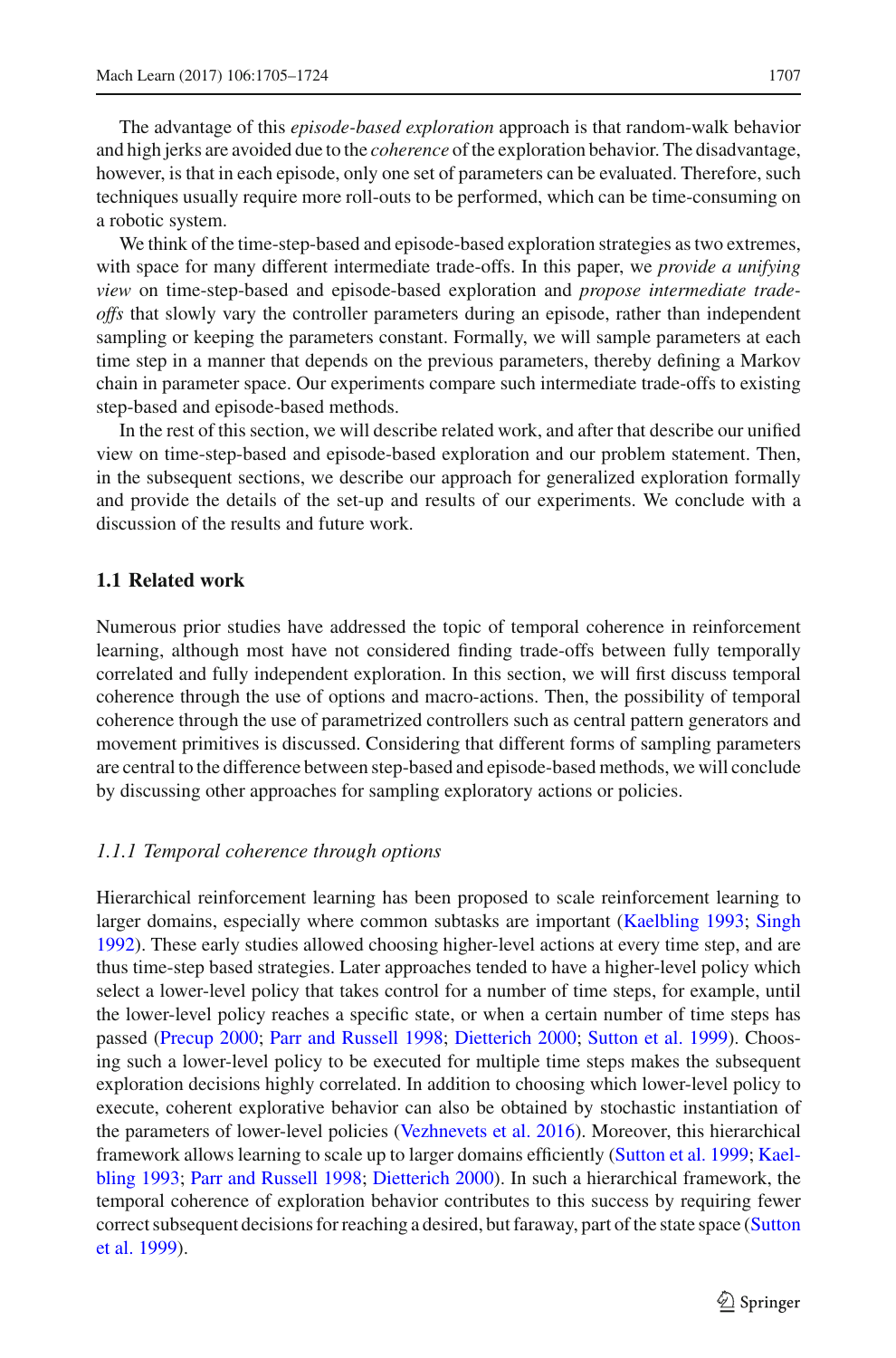Much of this work has considered discrete Markov decision processes (MDPs), and does not naturally extend to robotic settings. Other work has focused on continuous state-action spaces. For example, [Morimoto and Doya](#page-18-10) [\(2001\)](#page-18-10) study an upper level policy that sets subgoals that provide a reward for lower-level policies. This method was used to learn a stand-up behavior for a three-link robot. A similar set-up was used in [Ghavamzadeh and Mahadevan](#page-18-11) [\(2003](#page-18-11)), where the agent could choose between setting a sub-goal and executing a primitive action. Local policies are often easier to learn than global policies. This insight was used in [Konidaris and Barto](#page-18-12) [\(2009\)](#page-18-12) in an option discovery framework, where a chain of sub-policies is build such that each sub-policy terminates in an area where its successor can be initiated. Another option discovery method is described in [Daniel et al.](#page-18-13) [\(2016b\)](#page-18-13), where probabilistic inference is used to find reward-maximizing options for, among others, a pendulum swing-up task.

#### *1.1.2 Episode based exploration and pattern generators*

The option framework is a powerful approach for temporally correlated exploration in hierarchical domains. However, option-based methods usually require the options to be pre-defined, require additional information such as the goal location, demonstrations, or knowledge of the transition dynamics, or are intrinsically linked to specific RL approaches. Another approach to obtaining coherent exploration employs parametrized controllers, where the parameters are fixed for an entire episode. Such an approach is commonly used with pattern generators such as motion primitives.

Such episode-based exploration has been advocated in a robotics context in previous work. For example, [Rückstieß et al.](#page-19-4) [\(2010](#page-19-4)) and [Sehnke et al.](#page-19-5) [\(2010](#page-19-5)) describe a policy gradient method that explores by sampling parameters in the beginning of each episode. This method is shown to outperform similar policy gradient methods which use independent Gaussian noise at each time step for exploration. One of the proposed reasons for this effect is that, in policy gradient methods, the variance of gradient estimates increases linearly with the length of the history considered [\(Munos 2006\)](#page-18-6). Similarly, the PoWER method that uses episodebased exploration [\(Kober and Peters 2009](#page-18-5)) outperforms a baseline that uses independent additive noise at each time step. Furthermore, path-integral based methods have been shown to benefit from parameter-based exploration [\(Theodorou et al. 2010;](#page-19-6) [Stulp and Sigaud 2012\)](#page-19-7), with e[pisode-based](#page-19-7) [exploration](#page-19-7) [conjectured](#page-19-7) [to](#page-19-7) [produce](#page-19-7) [more](#page-19-7) [reliable](#page-19-7) [updates](#page-19-7) [\(](#page-19-7)Stulp and Sigaud [2012\)](#page-19-7).

Episode-based exploration has been shown to have very good results where policies have a structure that fits the task. For example, in [Kohl and Stone](#page-18-14) [\(2004](#page-18-14)), a task-specific parametrized policy was learned for quadrupedal locomotion using a policy gradient method. Dynamic movement primitives have proven to be a popular policy parametrization for a wide variety of robot skills [\(Schaal et al. 2005\)](#page-19-13). For example, reaching, ball-in-a-cup, under actuated swingup a[nd](#page-19-13) [many](#page-19-13) [other](#page-19-13) [tasks](#page-19-13) [have](#page-19-13) [been](#page-19-13) [learned](#page-19-13) [in](#page-19-13) [this](#page-19-13) [manner](#page-19-13) [\(Kober and Peters 2009](#page-18-5)[;](#page-19-13) Schaal et al. [2005](#page-19-13); [Kober et al. 2013\)](#page-18-2). In case different initial situations require different controllers, a policy can be found that maps initial state features to controller parameters [\(da Silva et al.](#page-18-15) [2012](#page-18-15); [Daniel et al. 2016a\)](#page-18-16).

However, episode-based exploration also has disadvantages. Notably, in every roll-out only a single set of parameters can be evaluated. Compared to independent per-step exploration, many more roll-outs might need to be performed. Performing such roll-outs can be time-consuming and wear out the mechanisms of the robot. One solution would be to keep exploration fixed for a number of time steps, but then choose different exploration parameters. Such an approach was proposed in [Munos](#page-18-6) [\(2006\)](#page-18-6). A similar effect can be reached by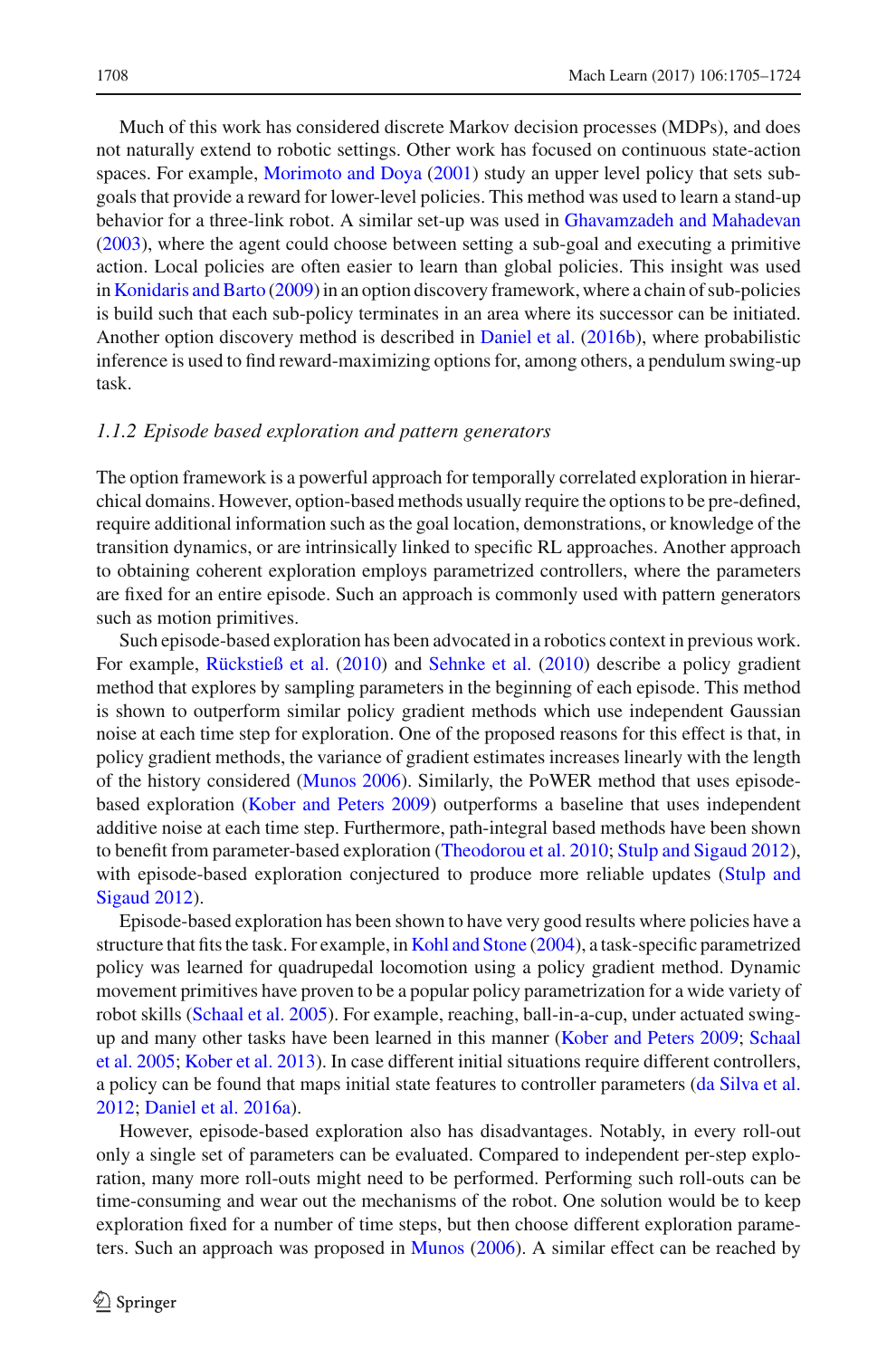sequencing the execution of parametrized skills, as demonstrated in [Stulp and Schaal](#page-19-14) [\(2011\)](#page-19-14) and [Daniel et al.](#page-18-16) [\(2016a\)](#page-18-16). However, suddenly switching exploration parameters might again cause undesired high wear and tear in robot systems [\(Meijdam et al. 2013\)](#page-18-7). Instead, slowly varying the exploration parameters is a promising strategy. Such a strategy is touched upon in [Deisenroth et al.](#page-18-1) [\(2013\)](#page-18-1), but has remained largely unexplored so far.

#### *1.1.3 Sampling for reinforcement learning*

In this paper, we propose building a Markov chain in parameter space to obtain coherent exploration behavior. Earlier work has used Markov chain Monte Carlo (MCMC) methods for reinforcement learning, but usually in a substantially different context. For example, several papers focus on sampling models or value functions. In case models are sampled, actions are typically generated by computing the optimal action with respect to the sampled model [\(Asmuth et al. 2009;](#page-18-4) [Strens 2000;](#page-19-1) [Ortega and Braun 2010;](#page-18-17) [Dearden et al. 1999](#page-18-18); [Doshi-Velez et al. 2010\)](#page-18-19). By preserving the sampled model for multiple time steps or an entire roll-out, coherent exploration is obtained [\(Strens 2000;](#page-19-1) [Asmuth et al. 2009](#page-18-4)). Such methods cannot be applied if the model class is unknown. Instead, samples can be generated from a distribution over value functions [\(Wyat 1998](#page-19-15); [Dearden et al. 1998](#page-18-20); [Osband et al.](#page-19-2) [2016](#page-19-2)) or *Q* functions [\(Osband et al. 2016](#page-19-16)). Again, preserving the sample over an episode avoids dithering by making exploration coherent for multiple time-steps [\(Osband et al. 2016\)](#page-19-2). Furthermore, [Osband et al.](#page-19-2) [\(2016](#page-19-2)) proposed a variant where the value function is not kept constant, but is allowed to vary slowly over time.

Instead, in this paper, we propose sampling policies from a learned distribution. Earlier work has used MCMC principles to build a chain of policies. This category includes work by Hoffman et al. (2007) and Kormushev and Caldwell (2012), who use the estimated value of policies as re-weighting of the parameter distribution, [Wingate et al.](#page-19-17) [\(2011](#page-19-17)), where structured policies are learned so that experience in one state can shape the prior for other states, and [Watkins and Buttkewitz](#page-19-18) [\(2014\)](#page-19-18), where a parallel between such MCMC methods and genetic algorithms is explored. In those works, every policy is evaluated in an episode-based manner, whereas we want an algorithm that is able to explore during the course of an episode.

Such a method that explores during the course of an episode was considered in [Guo et al.](#page-18-23) [\(2004](#page-18-23)), where a change to a single element of a tabular deterministic policy is proposed at every time-step. However, this algorithm does not consider stochastic or continuous policies that are needed in continuous-state, continuous-action MDPs.

The work that is most closely related to our approach, is the use of auto-correlated Gaussian noise during exploration. This type of exploration was considered for learning robot tasks in Wawrzyński [\(2015](#page-19-3)) and [Morimoto and Doya](#page-18-10) [\(2001\)](#page-18-10). In a similar manner, Ornstein-Uhlenbeck processes can be used to generate policy pertubations [\(Lillicrap et al.](#page-18-24) [2016](#page-18-24); [Hausknecht and Stone 2016\)](#page-18-25). However, in contrast to the method we propose, these approaches perturb the actions themselves instead of the underlying parameters, and can therefore generate actions sequences that cannot be followed by the noise-free parametric policy.

#### **1.2 Notation in reinforcement learning and policy search**

Reinforcement-learning problems can be formalized as Markov decision processes. A Markov decision process is defined by a set of states  $S$ , a set of actions  $A$ , the probability  $p(\mathbf{s}_{t+1}|\mathbf{s}_t, \mathbf{a})$  that executing action **a** in state  $\mathbf{s}_t$  will result in state  $\mathbf{s}_{t+1}$  at the next time step, and a reward function  $r(s, a)$ . The time index  $t$  here denotes the time step within an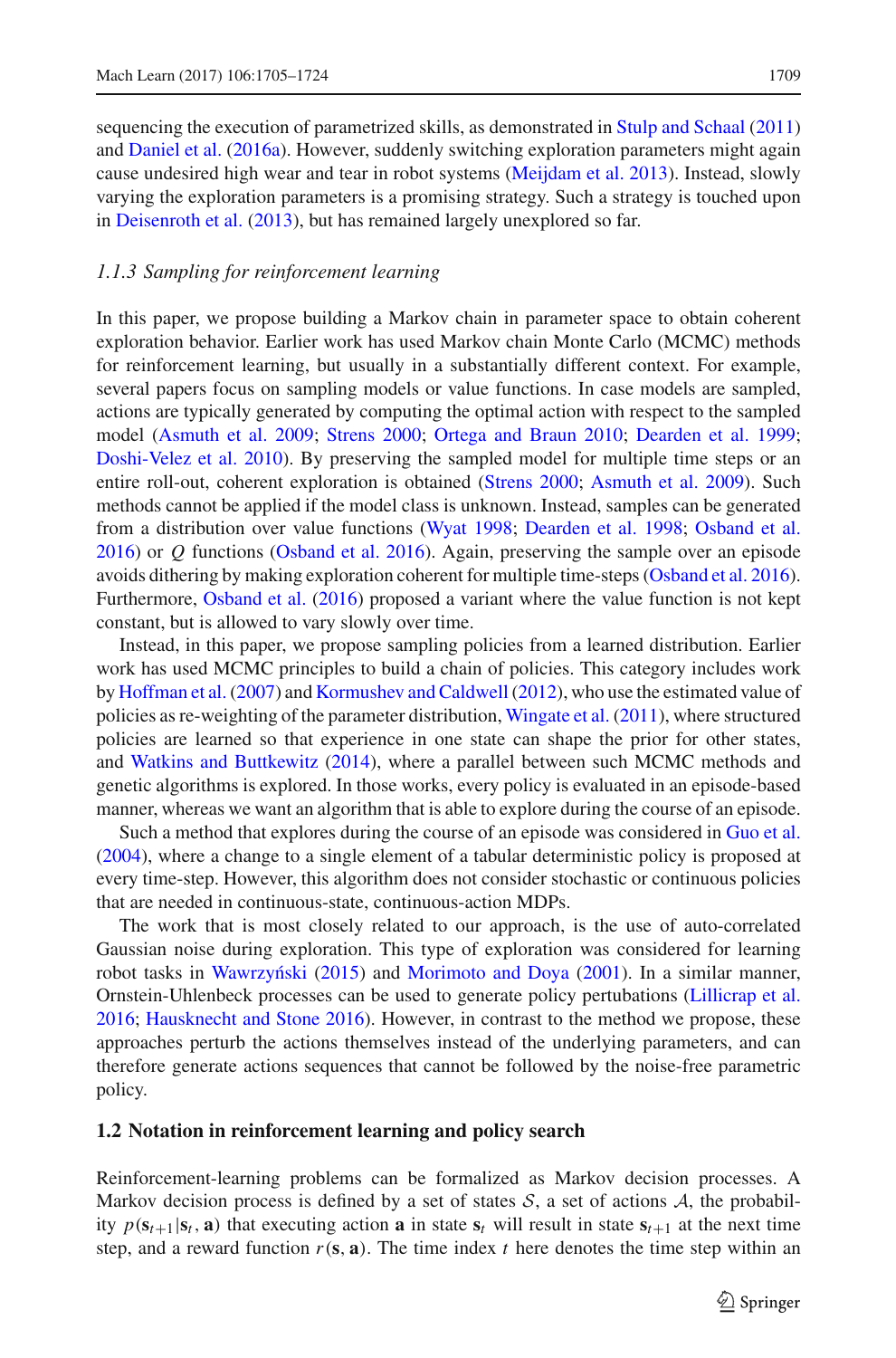episode. In our work, we will investigate the efficacy of our methods in various dynamical systems with continuous state and action spaces,  $\mathbf{s}_t \in \mathcal{S} \subset \mathbb{R}^{D_s}$  and  $\mathbf{a}_t \in \mathcal{A} \subset \mathbb{R}^{D_a}$ , where  $D_s$  and  $D_a$  are the dimensionality of the state and action space, respectively. Also, the transition distribution  $p(\mathbf{s}_{t+1}|\mathbf{s}_t, \mathbf{a})$  is given by the physics of the system, and will thus generally be a delta distribution.

Our work focuses on policy search methods to find optimal controllers for such systems. In policy search methods, the policy is explicitly represented. Often, this policy is parametrized by a parameter vector  $\theta$ . The policy can be deterministic or stochastic given these parameters. Deterministic policies will be denoted as a function  $\mathbf{a} = \pi(\mathbf{s}; \theta)$ , whereas stochastic policies will be denoted as a conditional distribution  $\pi(\mathbf{a}|\mathbf{s}; \theta)$ .

#### **1.3 Unifying view on step- and episode-based exploration**

In this paper, we will look at parameter-exploring policy search methods. Existing methods in this category have almost exclusively performed exploration by either performing exploration at the episode level or performing exploration at the step-based level. A unifying view on such methods is, that we have a (potentially temporally coherent) policy of the form

<span id="page-5-2"></span>
$$
\mathbf{a}_t = \pi(\mathbf{s}_t; \boldsymbol{\theta}_t) \tag{1}
$$

$$
\theta_t \sim \begin{cases} p_0(\cdot) & \text{if } t = 0\\ g(\cdot | \theta_{t-1}) & \text{otherwise,} \end{cases} \tag{2}
$$

where  $\theta_t$  is the vector of parameters at time *t*,  $\mathbf{a}_t$  is the corresponding action taken in state  $s_t$ ,  $\pi$  is a policy conditioned on the parameters. Furthermore,  $p_0$  is the distribution over parameters that is drawn from at the beginning of each episode, and  $g(\cdot|\theta_t)$  the conditional distribution over parameters at every time step thereafter. The familiar step-based exploration algorithms correspond to the specific case where  $g(\theta_t|\theta_{t-1}) = p_0(\theta_t)$ , such that  $\theta_t \perp \theta_{t-1}$ . Episode-based exploration is another extreme case, where  $g(\theta_t|\theta_{t-1}) = \delta(\theta_t - \theta_{t-1})$ , where δ is the Dirac delta, such that  $θ_t = θ_{t-1}$ . Note, that in both cases

<span id="page-5-1"></span>
$$
\forall t : \int p(\Theta_t = \theta | \Theta_0 = \theta') p_0(\Theta_0 = \theta') d\theta' = p_0(\Theta_0 = \theta), \tag{3}
$$

where  $\Theta$  is used to explicitly indicate random variables.<sup>[1](#page-5-0)</sup> That is, the marginal distribution is equal to the desired sampling distribution  $p_0$  regardless of the time step. Besides these extreme choices of  $g(\cdot|\theta_{t-1})$ , many other exploration schemes are conceivable. Specifically, in this paper we address choosing  $g(\theta_t|\theta_{t-1})$  such that the  $\theta_t$  is neither independent of nor equal to  $\theta_{t-1}$  and Eq. [\(3\)](#page-5-1) is satisfied. Our reason for enforcing Eq. (3) is that in time-invariant systems, the resulting time-invariant distributions over policy parameters are suitable.

#### **2 Generalizing exploration**

Equation [\(1\)](#page-5-2) defines a Markov chain on the policy parameters. To satisfy Eq.  $(3)$ ,  $p_0$  should be a stationary distribution of this chain. A sufficient condition for this property to hold, is that detailed balance is satisfied [\(Hastings 1970](#page-18-26)). Detailed balance holds, if

<span id="page-5-3"></span>
$$
\frac{p_0(\Theta_0 = \theta)}{p_0(\Theta_0 = \theta')} = \frac{g(\Theta_{t+1} = \theta | \Theta_t = \theta')}{g(\Theta_{t+1} = \theta' | \Theta_t = \theta)}.
$$
\n(4)

<span id="page-5-0"></span><sup>1</sup> Following common practice, where the random variable is clear from the context, we will not explicitly mention it, writing  $p_0(\theta_0)$  for  $p_0(\Theta_0 = \theta_0)$ , for example.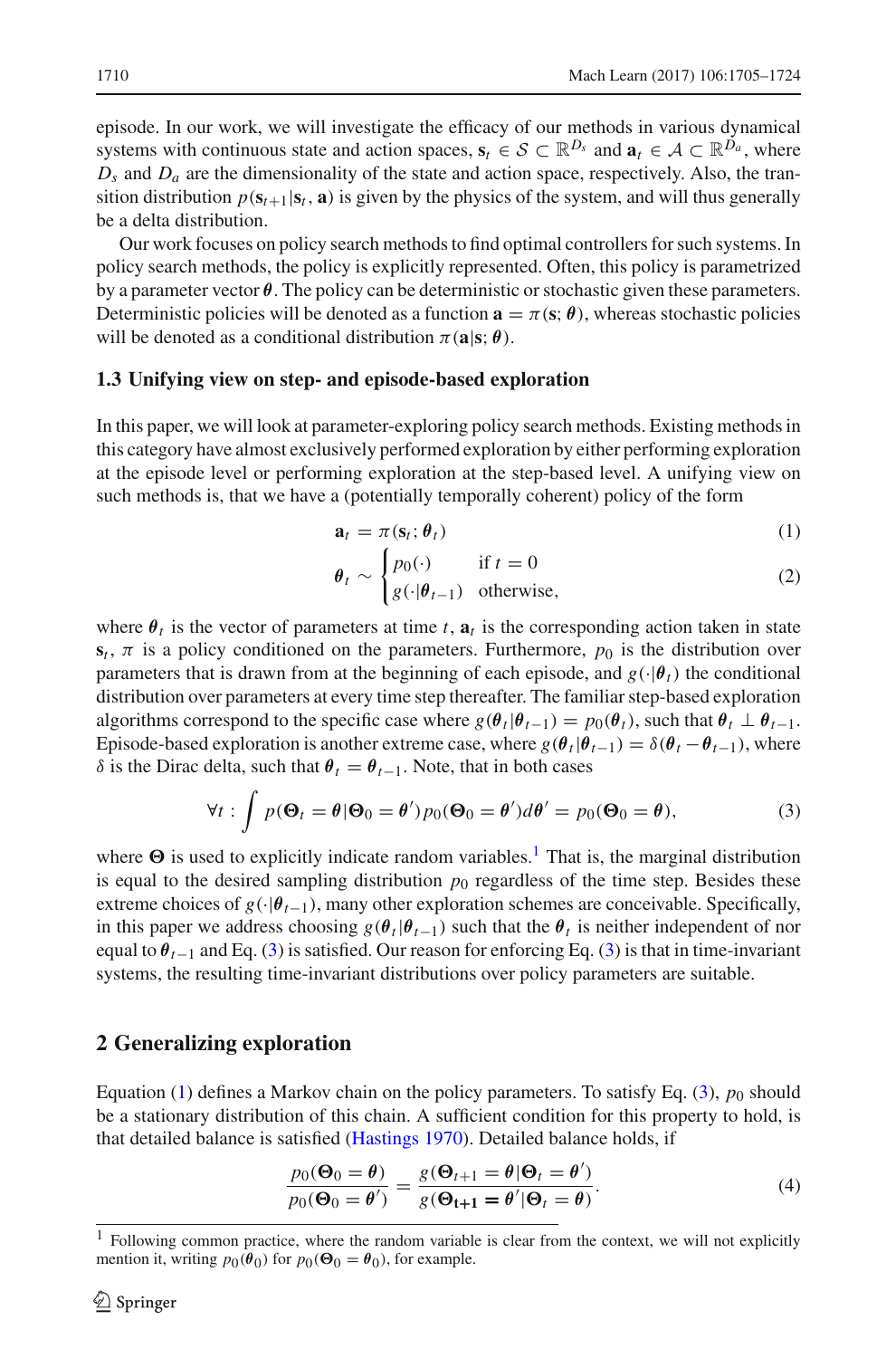Given a Gaussian policy<sup>[2](#page-6-0)</sup>  $p_0 = \mathcal{N}(\mu, \Lambda^{-1})$ , this constraint can easily be satisfied.<sup>3</sup> For example, a reasonable proposal distribution could be obtained by taking a weighted average of the parameters  $\theta_t$  at the current time step and a sample from a Gaussian centered on  $\mu$ . Since averaging lowers the variance, this Gaussian will need to have a larger variance than  $\Lambda^{-1}$ . As such, we consider a proposal distribution of the form

<span id="page-6-3"></span>
$$
\boldsymbol{\theta}_{t+1} = \beta \tilde{\boldsymbol{\theta}} + (1 - \beta) \boldsymbol{\theta}_t, \quad \tilde{\boldsymbol{\theta}} \sim N(\boldsymbol{\mu}, f(\beta)^2 \boldsymbol{\Lambda}^{-1}), \tag{5}
$$

where  $\beta$  is the weighting of the average and  $f(\beta)$  governs the additional scaling of the covariance. This scaling needs to be set such that the detailed balance criterion in Eq. [\(4\)](#page-5-3) is satisfied. The detailed balance criterion can most easily be verified by comparing the logarithms of the left- and right hand side of Eq. [\(4\)](#page-5-3). For the left hand side, we obtain the simple expression

<span id="page-6-2"></span>
$$
\log\left(\frac{p_0(\theta)}{p_0(\theta')}\right) = -\frac{\theta^T \Lambda \theta}{2} + \theta^T \Lambda \mu + \frac{\theta'^T \Lambda \theta'}{2} - \theta'^T \Lambda \mu. \tag{6}
$$

For the right hand side of Eq. [\(4\)](#page-5-3), we can insert  $g(\theta'|\theta) = N((1 - \beta)\theta + \beta\mu, \tilde{\Lambda}^{-1})$ , with  $\tilde{\Lambda} = f(\beta)^{-2} \beta^{-2} \Lambda$ , and vice versa for  $g(\theta | \theta')$ . The resulting log-ratio is given as

$$
\log\left(\frac{g(\theta|\theta')}{g(\theta'|\theta)}\right) = -\frac{\theta^T \tilde{\Lambda}\theta}{2} - (1-\beta)\beta\theta'^T \tilde{\Lambda}\mu - \frac{(1-\beta)^2 \theta'^T \tilde{\Lambda}\theta'}{2} + \beta\theta^T \tilde{\Lambda}\mu + \frac{\theta'^T \tilde{\Lambda}\theta'}{2} + (1-\beta)\beta\theta^T \tilde{\Lambda}\mu + \frac{(1-\beta)^2 \theta^T \tilde{\Lambda}\theta}{2} - \beta\theta'^T \tilde{\Lambda}\mu = (2\beta - \beta^2) \left(-\frac{1}{2}\theta^T \tilde{\Lambda}\theta + \theta^T \tilde{\Lambda}\mu + \frac{1}{2}\theta'^T \tilde{\Lambda}\theta' - \theta'^T \tilde{\Lambda}\mu\right) = \frac{2\beta - \beta^2}{f(\beta)^2 \beta^2} \log\left(\frac{p_0(\theta)}{p_0(\theta')}\right),
$$

where we inserted Eq. [\(6\)](#page-6-2) in the last line. Now, we can identify, that for

$$
f(\beta)^2 = (2\beta - \beta^2)/\beta^2 = 2/\beta - 1,
$$

detailed balance is satisfied. Thus,  $\tilde{\Lambda}^{-1} = (2\beta - \beta^2)\Lambda^{-1}$ .

In principle, such generalized exploration can be used with different kinds of policy search methods. However, integrating coherent exploration might require minor changes in the algorithm implementation. In the following two sections, we will consider two types of methods: policy gradient methods and relative entropy policy search.

#### <span id="page-6-4"></span>**2.1 Generalized exploration for policy gradients**

In policy gradient methods, as the name implies, the policy parameters are updated by a step in the direction of the estimated gradient of the expected return over *T* time steps  $J_{\mu} = \mathbb{E}\left[\sum_{t=0}^{T-1} r(\mathbf{s}_t, \mathbf{a}_t)\right]$  with respect to the meta-parameters  $\mu$  that govern the *distribution* over the policy parameters  $\theta \sim p_0 = \mathcal{N}(\mu, \Lambda^{-1})$ . Formally,

<span id="page-6-0"></span><sup>&</sup>lt;sup>2</sup> Such Gaussian policies are a typical choice for policy search methods [\(Deisenroth et al. 2013](#page-18-1)), and have been used in diverse approaches such as parameter-exploring policy gradients [\(Rückstieß et al. 2010\)](#page-19-4), CMA-ES [\(Hansen et al. 2003](#page-18-27)[\),](#page-19-19) [PoWER](#page-19-19) [\(Kober and Peters 2009](#page-18-5)[\),](#page-19-19) [PI2](#page-19-19) [\(Theodorou et al. 2010\)](#page-19-6)[,](#page-19-19) [and](#page-19-19) [REPS](#page-19-19) [\(](#page-19-19)Peters et al. [2010\)](#page-19-19).

<span id="page-6-1"></span><sup>&</sup>lt;sup>3</sup> More general systems, the Metropolis-Hastings acceptance ratio [\(Hastings 1970\)](#page-18-26) could be used to satisfy Eq. [\(4\)](#page-5-3).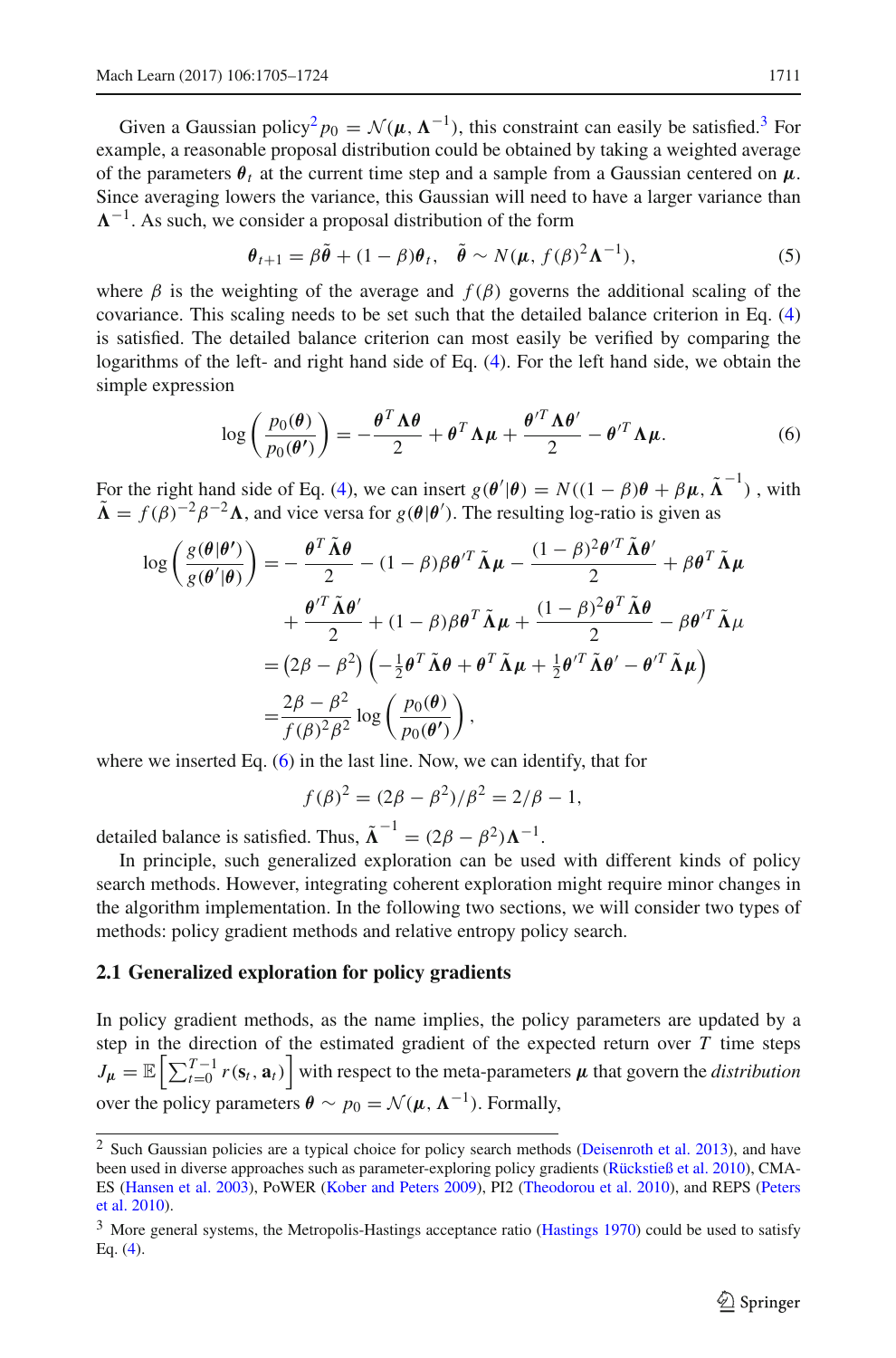<span id="page-7-0"></span>
$$
\mu_{k+1} = \mu_k + \alpha \nabla_{\mu} J_{\mu},
$$

where  $\alpha$  is a user-specified learning rate [\(Williams 1992](#page-19-20)). The gradient  $\nabla_{\mu} J_{\mu}$  can be determined from the gradient of the log-policy [\(Williams 1992](#page-19-20); [Baxter and Bartlett 2001\)](#page-18-28)

$$
\nabla_{\mu} J_{\mu} = \mathbb{E}\left[\sum_{t=0}^{T-1} \nabla_{\mu} \log \pi_{\mu} \left(\mathbf{a}_0, \ldots, \mathbf{a}_t | \mathbf{s}_0, \ldots, \mathbf{s}_t\right) (r_t - b_t)\right],
$$

considering that the action can depend on the previous actions when using the generalized exploration algorithm. In this equation, *b* is a baseline that can be chosen to reduce the variance. Here, we will use the form of policy proposed in Eqs.  $(1)$ ,  $(2)$ . In this case, the conditional probability of a sequence of actions is given by

$$
\pi_{\mu}(\mathbf{a}_{0},\ldots,\mathbf{a}_{t}|\mathbf{s}_{0},\ldots,\mathbf{s}_{t})=\mathbb{E}_{\theta_{0}\ldots\theta_{t}}\left[\prod_{j=0}^{t}\pi\left(\mathbf{a}_{j}|\mathbf{s}_{j};\theta_{j}\right)\right],\qquad(7)
$$
\n
$$
p(\theta_{0},\ldots,\theta_{t})=p_{0}(\theta_{0};\mu,\mathbf{\Lambda}^{-1})\prod_{j=1}^{t}g\left(\theta_{j}|\theta_{j-1};\mu,\mathbf{\Lambda}^{-1}\right).
$$

If  $\beta = 1$ ,  $p(\theta_t | \theta_{t-1}; \mu, \Sigma) = p_0(\theta_t; \mu, \Sigma)$  and Eq. [\(7\)](#page-7-0) can be written as

$$
\pi_{\mu}(\mathbf{a}_{0},\ldots,\mathbf{a}_{t}|\mathbf{s}_{0},\ldots,\mathbf{s}_{t})=\prod_{j=0}^{t}\tilde{\pi}(\mathbf{a}_{j}|\mathbf{s}_{j};\mu,\mathbf{\Lambda}^{-1}),
$$
  
with  $\tilde{\pi}(\mathbf{a}_{j}|\mathbf{s}_{j};\mu,\mathbf{\Lambda}^{-1})=\int p_{0}(\theta_{0};\mu,\mathbf{\Lambda}^{-1})\pi(\mathbf{a}_{j}|\mathbf{s}_{j};\theta)d\theta.$ 

When  $\beta = 1$ , this identity makes the gradient of the log-policy equal to the gradient of  $\tilde{\pi}$  computed using G(PO)MDP [\(Baxter and Bartlett 2001\)](#page-18-28). In our paper, we will focus on learning the mean  $\mu$  of a distribution over parameters of a linear Gaussian policy:  $\mathbf{a} = \mathbf{s}^T \boldsymbol{\theta}$ with  $\theta \sim \mathcal{N}(\mu, \Lambda^{-1})$ . In that case, the required gradient is given by

$$
\nabla_{\mu} \log \pi_{\mu} (\mathbf{a}_0, \ldots, \mathbf{a}_l | \mathbf{s}_0, \ldots, \mathbf{s}_l) = [\mathbf{s}_0 \ldots \mathbf{s}_l]^T \Sigma^{-1} ([\mathbf{a}_0 \ldots \mathbf{a}_l]^T - [\mathbf{s}_0 \ldots \mathbf{s}_l]^T \mu),
$$

where the elements of the covariance matrix  $\Sigma$  over correlated sequences of actions are given by

$$
\mathbf{\Sigma}_{jk} = \mathbf{s}_j^T \mathbf{\Lambda}^{-1} \mathbf{s}_k (1 - \beta)^{|j - k|}.
$$

However, when the coherency  $\beta = 0$  and t is larger than  $D_s$  (the dimensionality of s),  $\Sigma$  is not invertible. Instead, the gradient of Eq. [\(7\)](#page-7-0) can be computed as

$$
\nabla_{\mu} \log \pi_{\mu} (\mathbf{a}_0, \ldots, \mathbf{a}_t | \mathbf{s}_0, \ldots, \mathbf{s}_t) = \mathbf{\Lambda}^{-1} (\boldsymbol{\theta}_0 - \boldsymbol{\mu}),
$$

making the algorithm equivalent to PEPG [\(Sehnke et al. 2010](#page-19-5)) on the distribution over policy parameters  $\mathcal{N}(\theta; \mu, \Lambda^{-1})$ . Setting  $0 < \beta < 1$  yields intermediate strategies that trade off the advantages of G(PO)MDP and PEPG, i.e., of step-based and episode-based exploration.

#### <span id="page-7-1"></span>**2.2 Generalized exploration for relative entropy policy search**

In relative entropy policy search (REPS), the goal is to take larger steps than policy gradient methods while staying close to the previous sampling policy in information-theoretic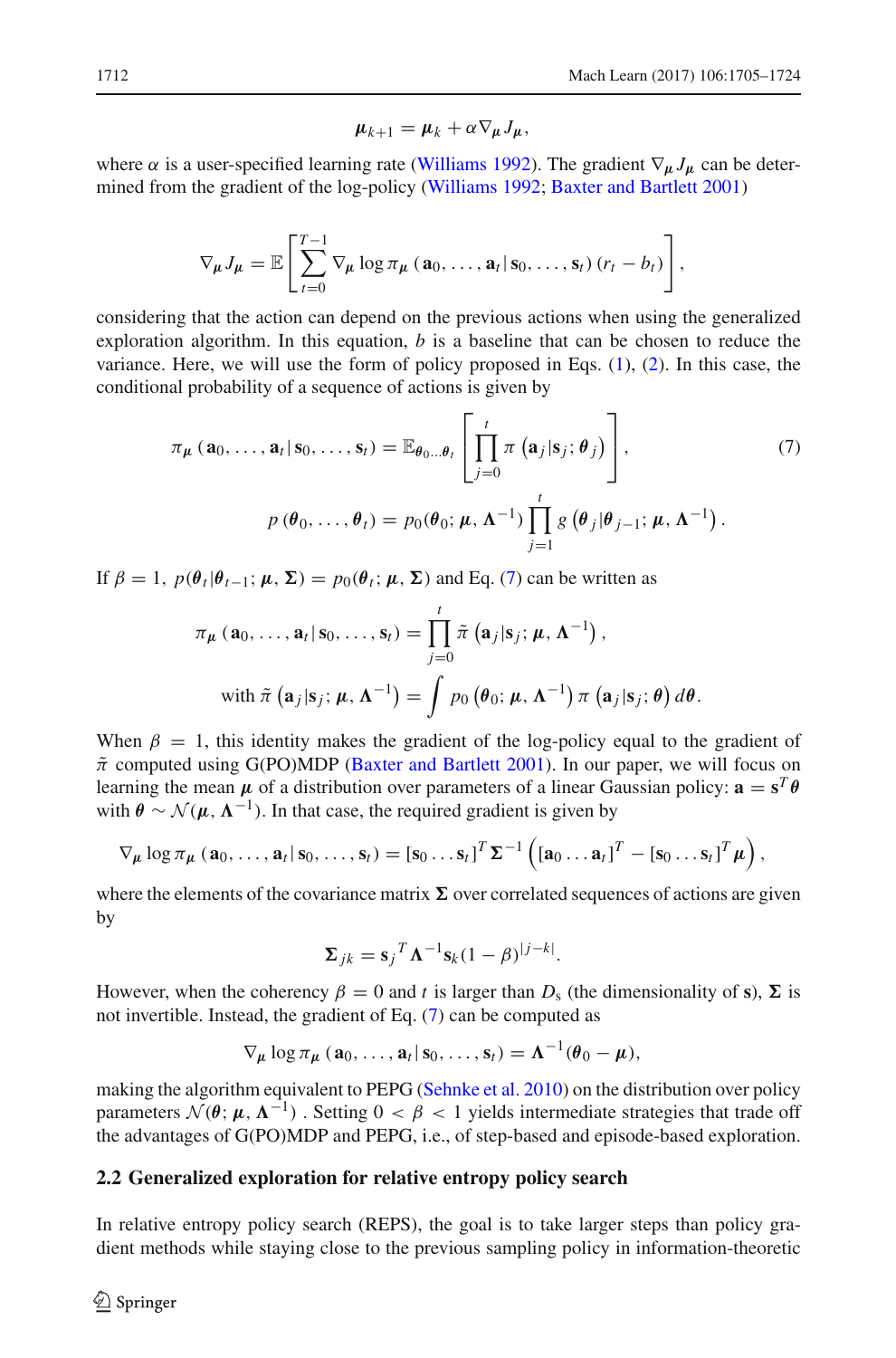terms [\(Peters et al. 2010](#page-19-19); [van Hoof et al. 2015](#page-19-21)). This objective is reached by solving the optimization problem

$$
\max_{\pi,\mu_{\pi}} \int\!\!\!\int_{\mathcal{S}\times\mathcal{A}} \pi(\mathbf{a}|\mathbf{s})\mu_{\pi}(\mathbf{s})r(\mathbf{s},\mathbf{a})d\mathbf{a}d\mathbf{s},\tag{8}
$$

$$
\text{s. t.} \quad \iint_{\mathcal{S} \times \mathcal{A}} \pi(\mathbf{a}|\mathbf{s}) \mu_{\pi}(\mathbf{s}) d\mathbf{a} d\mathbf{s} = 1,\tag{9}
$$

$$
\forall s' \iint_{\mathcal{S} \times \mathcal{A}} \pi(\mathbf{a}|\mathbf{s}) \mu_{\pi}(\mathbf{s}) p(\mathbf{s}'|\mathbf{s}\mathbf{a}) d\mathbf{a} d\mathbf{s} = \mu_{\pi}(\mathbf{s}'),\tag{10}
$$

<span id="page-8-3"></span><span id="page-8-2"></span><span id="page-8-1"></span><span id="page-8-0"></span>
$$
KL(\pi(\mathbf{a}|\mathbf{s})\mu_{\pi}(\mathbf{s})||q(\mathbf{s},\mathbf{a})) \le \epsilon,
$$
\n(11)

where  $\mu_{\pi}(\mathbf{s})$  is the steady-state distribution under  $\pi(\mathbf{a}|\mathbf{s})$ , as enforced by Eq. [\(10\)](#page-8-0), and  $\pi$ (**a**|s) $\mu_{\pi}$ (**s**) is the reward-maximizing distribution as specified by Eqs. [\(8,](#page-8-1) [9\)](#page-8-2). Equation [\(11\)](#page-8-3) specifies the additional information-theoretic constraints, where  $q$  is a reference distribution (e.g., the previous sampling distribution), and KL denotes the Kullback-Leibler divergence [\(Peters et al. 2010\)](#page-19-19).

Earlier work [\(Peters et al. 2010\)](#page-19-19) detailed how to derive the solution to the optimization problem in Eqs.  $(8-11)$  $(8-11)$ . Here, we will just give a brief overview of the solution strategy. The optimization problem is first approximated by replacing the steady-state constraint<sup>4</sup> in Eq.  $(9)$  by

<span id="page-8-8"></span>
$$
\iint_{S\times S\times A} \pi(\mathbf{a}|\mathbf{s})\mu_{\pi}(\mathbf{s})p(\mathbf{s}'|\mathbf{s},\mathbf{a})\phi(\mathbf{s}')d\mathbf{a}d\mathbf{s}d\mathbf{s}' = \int_{S} \mu_{\pi}(\mathbf{s}')\phi(\mathbf{s}')d\mathbf{s}',\tag{12}
$$

using features*φ* of the state. Furthermore, the expected values in Eqs. [\(8](#page-8-1)[–11\)](#page-8-3) are approximated by sample averages. Since we will look at deterministic dynamical systems,<sup>[5](#page-8-5)</sup> the expected features under the transition distribution  $p(s'|\mathbf{s}, \mathbf{a})$  are simply given by the subsequent state in the roll-out [\(Peters et al. 2010\)](#page-19-19). Subsequently, Lagrangian optimization is used to find the solution to the approximated optimization problem, which takes the form of a re-weighting  $w(\mathbf{s}, \mathbf{a})$  of the reference distribution *q*, with  $\pi(\mathbf{a}|\mathbf{s})\mu_{\pi}(\mathbf{s}) = w(\mathbf{s}, \mathbf{a})q(\mathbf{s}, \mathbf{a})$ , as derived in detail in [Peters et al.](#page-19-19) [\(2010\)](#page-19-19).

The re-weighting coefficients  $w(s, a)$  can only be calculated at sampled state-action pairs (**s**, **a**). To find a generalizing policy that is defined at all states, the sample-based policy can be generalized by optimizing a maximum likelihood objective

<span id="page-8-7"></span>
$$
\arg \max_{\mu, \mathbf{D}} \mathbb{E}_{\pi, \mu_{\pi}} \log p \left( \mathbf{a}_{1:N} \, | \, \mathbf{s}_{1:N}; \, \mu, \mathbf{D}, \sigma \right) \tag{13}
$$

where **s**1:*<sup>N</sup>* and **a**1:*<sup>N</sup>* are the sequences of states and actions encountered during one episode. The hyper-parameters, consisting of  $\mu$  and the entries of diagonal covariance matrix **D**, govern a distribution  $p(\theta | \mu, \mathbf{D})$  over policy parameters  $\theta$  for policies of the form  $\mathbf{a} = \mathbf{f}(\mathbf{s})^T \theta$ , where **f**(s) are features of the state.<sup>6</sup> Earlier work has focused on the case where actions during an episode are chosen independently of each other [\(Peters et al. 2010;](#page-19-19) [van Hoof et al. 2015\)](#page-19-21). However, with coherent exploration, policy parameters are similar in subsequent time-steps and, thus, this assumption is violated. Here, instead we define the likelihood terms as

<span id="page-8-4"></span><sup>&</sup>lt;sup>4</sup> This approximation is equivalent to approximating the function-valued Lagrangian multiplier for the con-tinuum of constraints in Eq. [\(10\)](#page-8-0) by a function linear in the features  $\phi$  [\(van Hoof et al. 2015](#page-19-21)).

<sup>5</sup> For stochastic systems, a learned transition model could be used [\(van Hoof et al. 2015](#page-19-21)).

<span id="page-8-6"></span><span id="page-8-5"></span><sup>&</sup>lt;sup>6</sup> Here, we work with the diagonal policy covariance **D** rather than policy precision  $\Lambda$  used in the policy gradient section. The notational difference serves to stress an important difference: we will optimize over the entries of **D** rather than fixing the covariance matrix to a set value.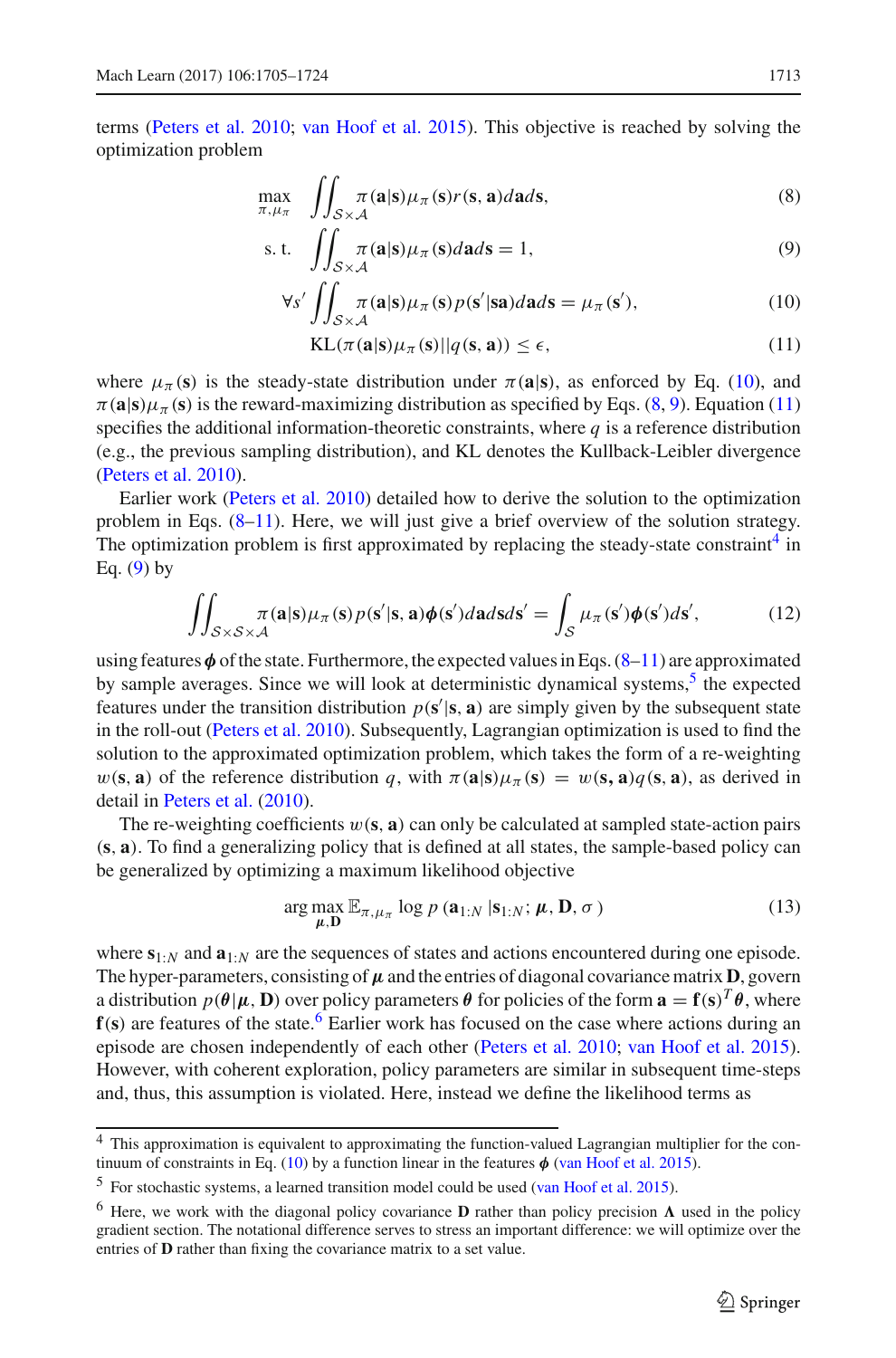<span id="page-9-2"></span>
$$
p\left(\mathbf{a}_{1:N} \,|\mathbf{s}_{1:N};\,\boldsymbol{\mu},\mathbf{D},\sigma\right) = \int_{\Theta^N} p(\mathbf{a}_{1:N}|\mathbf{s}_{1:N},\boldsymbol{\theta}_{1:N},\sigma) p(\boldsymbol{\theta}_{1:N}|\boldsymbol{\mu},\mathbf{D}) d\boldsymbol{\theta}_{1:N},\tag{14}
$$

with

<span id="page-9-0"></span>
$$
p\left(\mathbf{a}_{1:N} \mid \mathbf{s}_{1:N}, \boldsymbol{\theta}_{1:N}, \sigma\right) = \mathcal{N}\left(\mathbf{f}\left(\mathbf{s}_{1:N}\right)^T \boldsymbol{\theta}_{1:N}, \sigma^2 \mathbf{I}\right),\tag{15}
$$

where  $\theta_{1:N}$  denotes a sequence of parameters and  $\sigma$  is a regularization term that can be understood as assumed noise on the observation. Under the proposal distribution of Eq. [\(5\)](#page-6-3), the distribution over these parameters is given by

<span id="page-9-1"></span>
$$
p(\boldsymbol{\theta}_{1:N}|\boldsymbol{\mu},\mathbf{D}) = p(\boldsymbol{\theta}_1|\boldsymbol{\mu},\mathbf{D}) \prod_{j=1}^N g(\boldsymbol{\theta}_j|\boldsymbol{\theta}_{j-1},\boldsymbol{\mu},\mathbf{D}) = \mathcal{N}(\boldsymbol{\theta}_{1:N}|\tilde{\boldsymbol{\mu}},\mathbf{D}\otimes\mathbf{E}).
$$
 (16)

In this equation,  $\tilde{\mu} = [\mu^T, \dots, \mu^T]^T$ ,  $[\mathbf{E}]_{jk} = (1 - \beta)^{|j - k|}$ , and  $\otimes$  denotes the Kronecker product. Inserting  $(15)$  and  $(16)$  into  $(14)$  yields the equation

$$
p\left(\mathbf{a}_{1:N} \,|\mathbf{s}_{1:N},\boldsymbol{\theta}_{1:N},\sigma\right) = \mathcal{N}\left(\mathbf{a}_{1:N};\mathbf{f}(\mathbf{s}_{1:N})^T\boldsymbol{\mu},\boldsymbol{\Sigma}+\sigma^2\boldsymbol{I}\right),\tag{17}
$$

where the elements of the covariance matrix  $\Sigma$  over correlated sequences of actions are given by

$$
\mathbf{\Sigma}_{jk} = \mathbf{f}(\mathbf{s}_j)^T \mathbf{D} \mathbf{f}(\mathbf{s}_k) (1 - \beta)^{|j - k|}.
$$

We could approximate the expectation in Eq. [\(13\)](#page-8-7) using samples  $(\mathbf{a}, \mathbf{s}) \sim \pi(\mathbf{a}|\mathbf{s})\mu_{\pi}(\mathbf{s}),$ however, we have samples ( $\mathbf{a}, \mathbf{s}$ )  $\sim q$  from the sampling distribution and re-weighting factors  $w_j = p(a_j, s_j)/q(a_j, s_j)$ . We can thus use importance weighting, meaning that we maximize the weighted log-likelihood

$$
\sum_{i=1}^M \sum_{j=1}^N w_j^{(i)} \log \mathcal{N}\left(\mathbf{a}_j^{(i)}; \mathbf{f}\left(\mathbf{s}_{1:N}^{(i)}\right)^T \boldsymbol{\mu}, \boldsymbol{\Sigma}_{jj} + \sigma^2\right),
$$

where we sum over *M* rollouts with each *N* time steps. Weighting the samples is, up to a proportionality constant, equivalent to scaling the covariance matrix. Since  $\Sigma_{jk} = \rho_{jk} \sqrt{\Sigma_{jj} \Sigma_{kk}}$ , where  $\rho_{jk}$  is the correlation coefficient, re-scaling  $\Sigma_{jj}$  by  $1/w_j$  means that  $\Sigma_{jk}$  has to be scaled by  $1/\sqrt{w_j}$  accordingly, such that we define

$$
\tilde{\Sigma}_{jk}^{(i)} = \mathbf{f}(\mathbf{s}_j)^T \mathbf{D} \mathbf{f}(\mathbf{s}_k) (1 - \beta)^{|j - k|} \left( w_j^{(i)} w_k^{(i)} \right)^{-\frac{1}{2}}.
$$

We can now solve arg  $\max_{\mu} \prod_i L_i$  in closed form, yielding

<span id="page-9-3"></span>
$$
\mu^* = \left(\sum_{i=1}^M \mathbf{f}\left(\mathbf{s}_{1:N}^{(i)}\right) \tilde{\boldsymbol{\Sigma}}^{(i)} \mathbf{f}\left(\mathbf{s}_{1:N}^{(i)}\right)^T\right)^{-1} \sum_{i=1}^M \mathbf{f}\left(\mathbf{s}_{1:N}^{(i)}\right) \tilde{\boldsymbol{\Sigma}}^{(i)} \mathbf{a}_{1:N}^{(i)}.
$$
 (18)

However, there is no closed-form solution for the elements of **D**, so we solve

$$
\mathbf{D}^* = \arg \max_{\mathbf{D}} \prod_{i=1}^M p\left(\mathbf{a}_{1:N}^{(i)}\left|\mathbf{s}_{1:N}^{(i)};\boldsymbol{\mu}^*,\mathbf{D}\right.\right),\,
$$

by using a numerical optimizer. The variance  $\sigma^2$  of the action likelihood term in Eq. [\(15\)](#page-9-0) is set to 1 in our experiments. This variance is small relative to the maximum action, and acts as a regularizer in Eq. [\(18\)](#page-9-3). The KL divergence bound  $\epsilon$  was set to 0.5 in our experiments.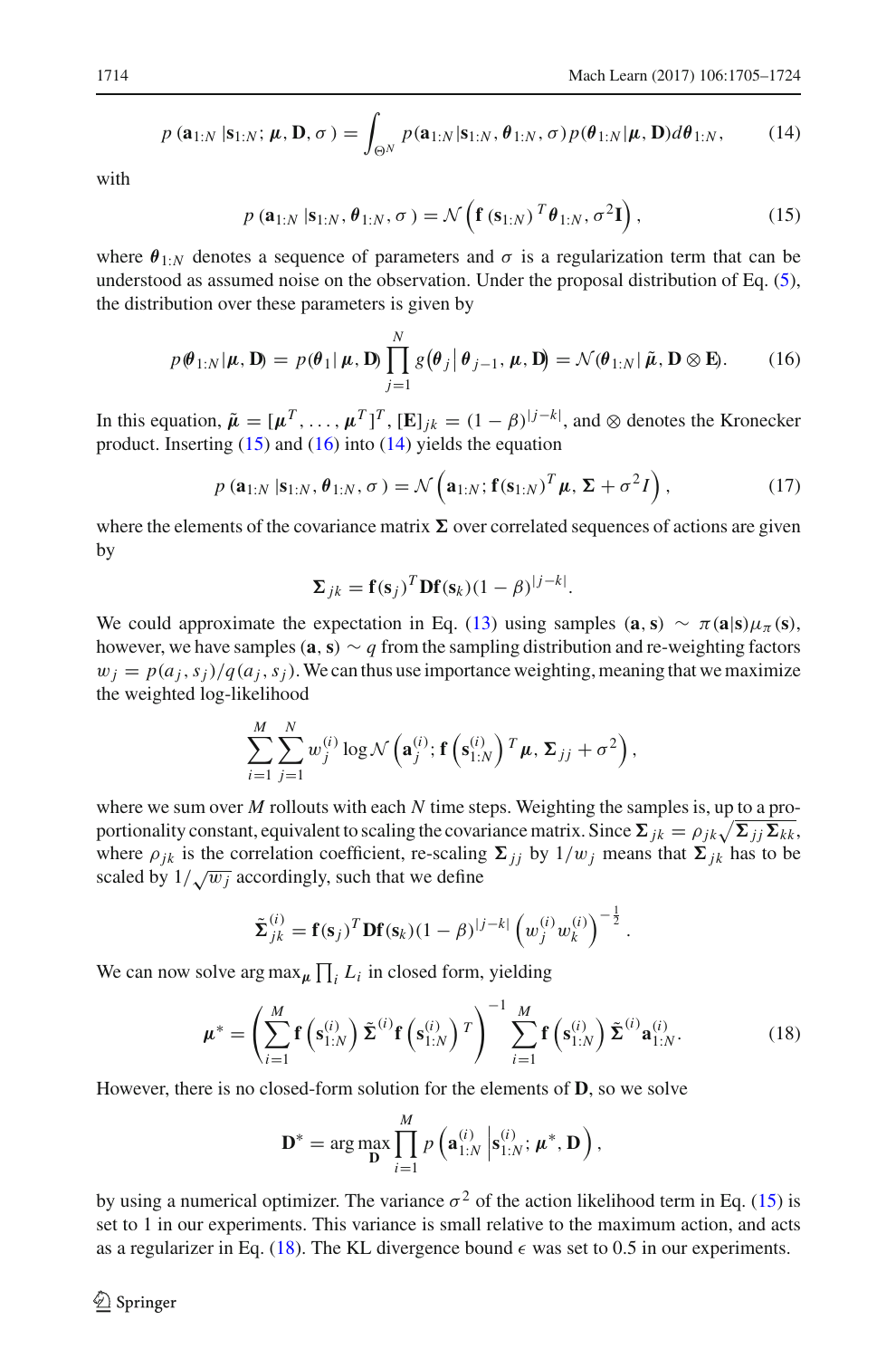In this section, we employ the generalized exploration algorithms outlined above to solve different reinforcement learning problems with continuous states and actions. In our experiments, we want to show that generalized exploration can be used to obtain better policies than either the step-based or the episode-based exploration approaches found in prior work. We will also look more specifically into some of the factors mentioned in Sect. [1](#page-0-0) that can explain some of the differences in performance. First, we evaluate generalized exploration in a policy gradient algorithm on a linear control task. Then, we will evaluate generalized exploration in relative entropy policy search on three tasks: an inverted pendulum balancing task with control delays; an underpowered pendulum swing-up task; and an in-hand manipulation task in a realistic robotic simulator.

#### <span id="page-10-0"></span>**3.1 Policy gradients in a linear control task**

In the first experiment, we consider a dynamical system where the state  $\mathbf{s} = [x, \dot{x}]^T$  is determined by the position and velocity of a point mass of  $m = 1$ kg. The initial state of the mass is distributed as a Gaussian distribution with  $x \sim \mathcal{N}(-7.5, 5^2)$  and  $\dot{x} \sim \mathcal{N}(0, 0.5^2)$ . The position and velocity of the mass are limited to  $-20 \le x \le 20$ ,  $-10 \le \dot{x} \le 10$  by clipping the values if they leave this range. The goal of the controller to bring the mass to the phase-space origin is defined by the reward function

$$
r(\mathbf{s}) = -\frac{3}{200}\mathbf{s}^T \mathbf{s} + \exp\left(-\frac{\mathbf{s}^T \mathbf{s}}{8}\right).
$$

As action, a force can be applied to this mass. Furthermore, friction applies a force of −0.5*x*˙N. The actions are chosen according to the linear policy  $a = \theta^T s$ , with  $\theta \sim \mathcal{N}(\mu, 1)$ , where  $\mu$  is initialized as  $\theta$  and subsequently optimized by the policy gradient algorithm outlined in Sect. [2.1.](#page-6-4) Every episode consists of 50 time-steps of 0.1 *s*. As baseline for the policy gradients, we use the average reward of that iteration.

The rationale for this task is, that it is one of the simplest task where coherent exploration is important, since the second term in the reward function will only yield non-negligible values as the point mass gets close to the origin. Our proposed algorithm is a generalization of the G(PO)MDP and PEPG algorithms, we obtain those algorithms if we choose  $\beta = 1$ (GPOMDP) or  $\beta = 0$  (PEPG). We will compare those previous algorithms to other settings for the exploration coherence term  $\beta$ . Besides analyzing the performance of the algorithms in terms of average reward, we will look at how big a range of positions is explored by the initial policy for the various settings.

For every condition, 20 trials were performed. In each trial, 15 iterations were performed that consist of a data-gathering step and a policy update step. Seven episodes were performed in each iteration, as seven is the minimum number of roll-outs required to fit the baseline parameters in a numerically stable manner. As different values of the coherence parameter  $\beta$ require a different step size for optimal performance within the 15 available iterations, we ran each condition for each step size  $\alpha \in \{0.1, 0.03, 0.01, 0.003, 0.001\}$ , and used the step-size that yielded maximal final average reward.

We compared the proposed method to three baselines. First, we look at a coherent and an incoherent strategy that perform exploration directly on the primitive actions. These strategies use the same coherency trade-off  $\beta$ , but applied to an additive Gaussian noise term. The third baseline is a piecewise constant policy that repeats the same parameters for *n* time steps. The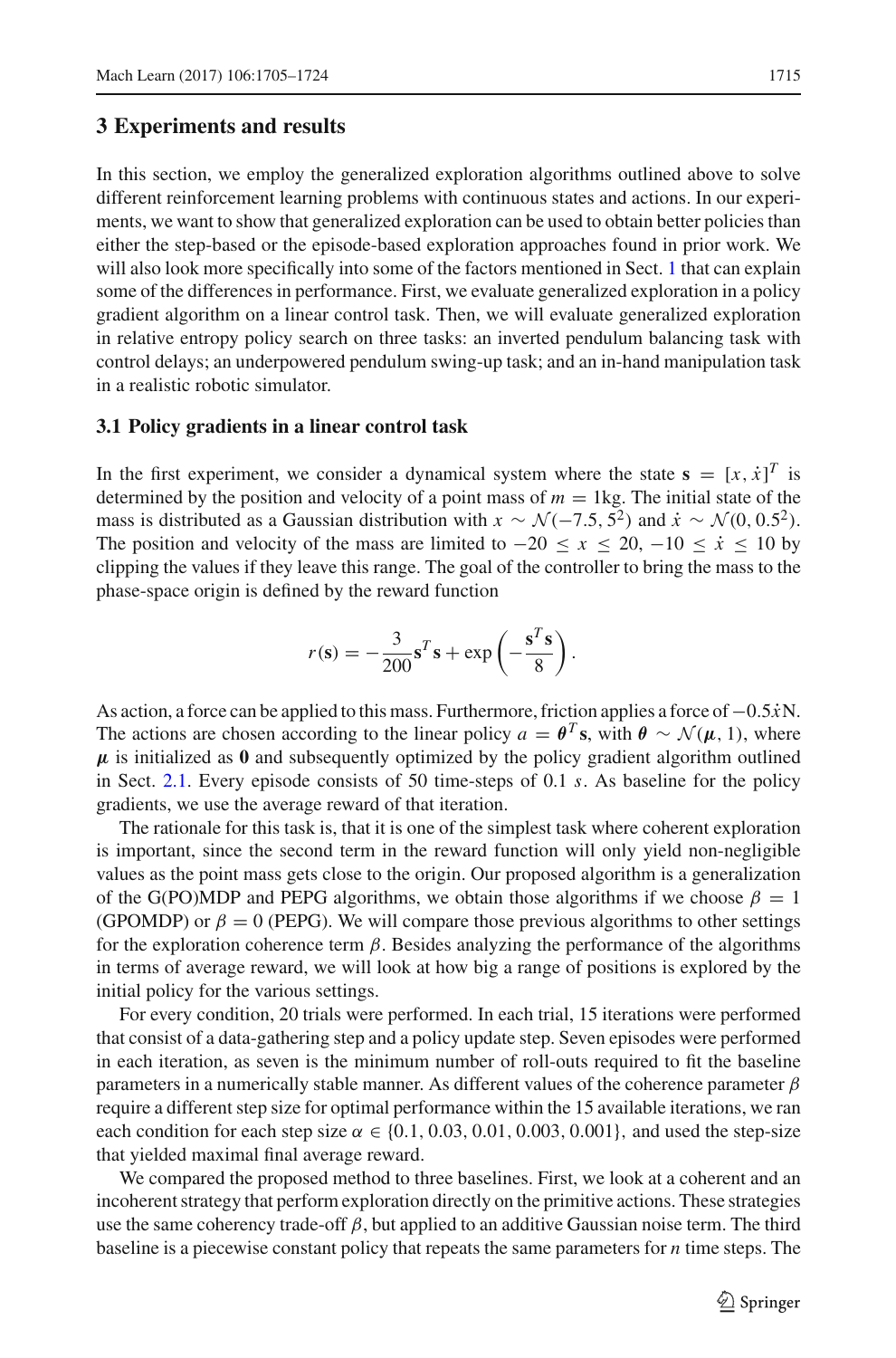policy gradient for these three methods was derived using the same approach as in Sect. [2.1.](#page-6-4) The best number of repeats *n* and the step-size were found using a grid search.

#### **3.2 Results and discussion of the linear control experiment**

The results of the linear control experiment are shown in Figs. [1](#page-11-0) and [2.](#page-12-0) The average rewards obtained for different coherency settings of the proposed algorithm are shown in Fig. [1a](#page-11-0), where the best step size  $\alpha$  for each value of the trade-off parameter  $\beta$  is used. In this figure, we can see that for intermediate values of the temporal coherence parameter  $\beta$ , the learning tends to be faster. Furthermore, lower values of  $\beta$  tended to yield slightly better performance by the end of the experiment. Suboptimal performance for PEPG ( $\beta = 0$ ) can be caused by the fact that PEPG can only try a number of parameters equal to the number of roll-outs per iteration, which can lead to high-variance updates. Suboptimal performance for G(PO)MDP  $(\beta = 1)$  can be caused by the 'washing out' due to the high frequency of policy perturbations.

A comparison to the baselines discussed in Sect. [3.1](#page-10-0) is shown in Fig. [1b](#page-11-0). Non-coherent and coherent exploration on primitive action do not find policies that are as good as any parameterbased exploration strategy. Coherent exploration directly on primitive actions tended to yield extremely high-variance updates independent of the step size that was used (the variant which reached the highest performance is shown). We think parameter-based exploration performs better as it can adapt to the region of the state-space, i.e., in the linear control experiment, exploration near the origin would automatically become more muted. Furthermore, coherent exploration on the individual actions can easily overshoot the target position. The piecewise constant policy that repeats the same parameters for *n* time-steps finds roughly similar final strategies as the proposed method, but takes longer to learn this strategy as the step-size parameter needs to be lower to account for higher-variance gradient estimates. Another disadvantage of the piecewise strategy is that the behavior on a real system would be more jerky and cause more wear and tear.

To investigate this possible cause, in Fig. [2,](#page-12-0) we show example trajectories as well as the evolution of the standard deviation of the position *x*. In Fig. [2a](#page-12-0), example trajectories under the initial policies are shown. Here, the difference between coherent exploration and high-



<span id="page-11-0"></span>**Fig. 1** Learning progress for our proposed method and three baselines. Note that the scale on the y-axis differs between the plots. **a** Average reward in the linear control task with policy gradient methods. *Error bars* show the standard error over 20 trials. **b** Comparison of the proposed method to three baselines. *Error bars* show the standard error over 20 trials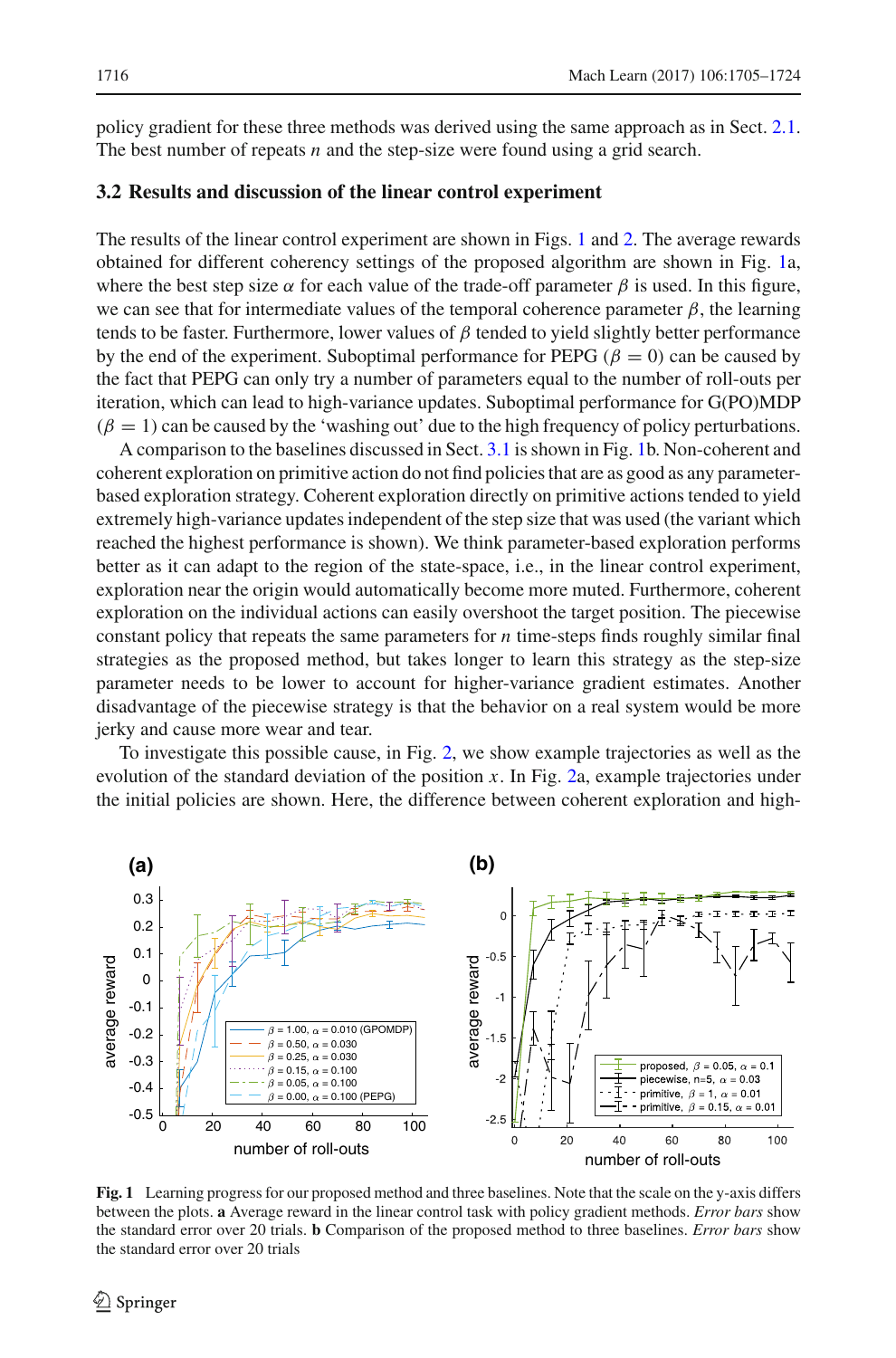

<span id="page-12-0"></span>**Fig. 2** Example trajectories and distribution statistics under the initial policy using G(PO)MDP ( $\beta = 1$ ) and PEPG ( $β = 0$ ) as well as other settings for  $β$ . **a** Example trajectories under different settings of the coherency parameter. Coherent trajectories explore more globally. **b** Standard deviation of positions reached. *Error bars* show the standard error over 20 trials

frequency perturbations are clearly visible. Figure [2b](#page-12-0) shows that, from the initial standard deviation, low values of  $\beta$  yield a higher increase in variance over time, indicating those variants explore more of the state-space. This difference is likely to be caused by those methods exploring different 'strategies' that visit different parts of the state-space, rather than the high-frequency perturbations for high  $\beta$  that tend to induce random walk behavior. The growth of the standard deviation slows down in later time steps as the position limits of the system are reached.

#### <span id="page-12-1"></span>**3.3 REPS for inverted pendulum balancing with control delays**

In this experiment, we consider the task of balancing a pendulum around its unstable equilibrium by applying torques at its fulcrum. The pendulum we consider has a mass  $m = 10$ kg and a length  $l = 0.5$ m. Furthermore, friction applies a force of  $0.36\dot{x}$ Nm. The pendulum's state is defined by its position and velocity  $\mathbf{s} = [x, \dot{x}]^T$ , where the angle of the pendulum is limited  $-1 < x < 1$ . The chosen action  $-40 < a < 40$  is a torque to be applied at the fulcrum for a time-step of 0.05s second. However, in one of our experimental conditions, we simulate control delays of 0.025s, such that the actually applied action is  $0.5a_t + 0.5a_{t-1}$ . This condition breaks the Markov assumption, and we expect that smaller values of the tradeoff parameter  $\beta$  will be more robust to this violation. The action is chosen according to a linear policy  $a = \theta^T s$ . The parameters are chosen from a normal distribution  $\theta \sim \mathcal{N}(\mu, \mathbf{D})$ , which is initialized using  $\mu = 0$ , and **D** a diagonal matrix with  $D_{11} = 120^2$  and  $D_{22} = 9^2$ . Subsequently,  $\mu$  and  $D$  are updated according to the generalized REPS algorithm introduced in Sect. [2.2.](#page-7-1) We use the quadratic reward function  $r(x, \dot{x}, a) = 10x^2 + 0.1\dot{x}^2 + 0.001a^2$ .

Roll-outs start at a position  $x \sim \mathcal{N}(0, 0.2^2)$  with a velocity  $\dot{x} \sim \mathcal{N}(0, 0.5^2)$ . At every step, there is a fixed probability of 10% of terminating the episode [\(van Hoof et al. 2015\)](#page-19-21). As such, each episode contains 10 time steps on average. Initially, 60 roll-outs are performed. At every iteration, the 20 oldest roll-outs are replaced by new samples. Then, the policy is updated using these samples. The sampling distribution  $q$  is, thus, a mixture of stateaction distributions under the previous three policies. For the features  $\phi_i$  in Eq. [\(12\)](#page-8-8), we use 100 random features that approximate the non-parametric representation in [van Hoof et al.](#page-19-21)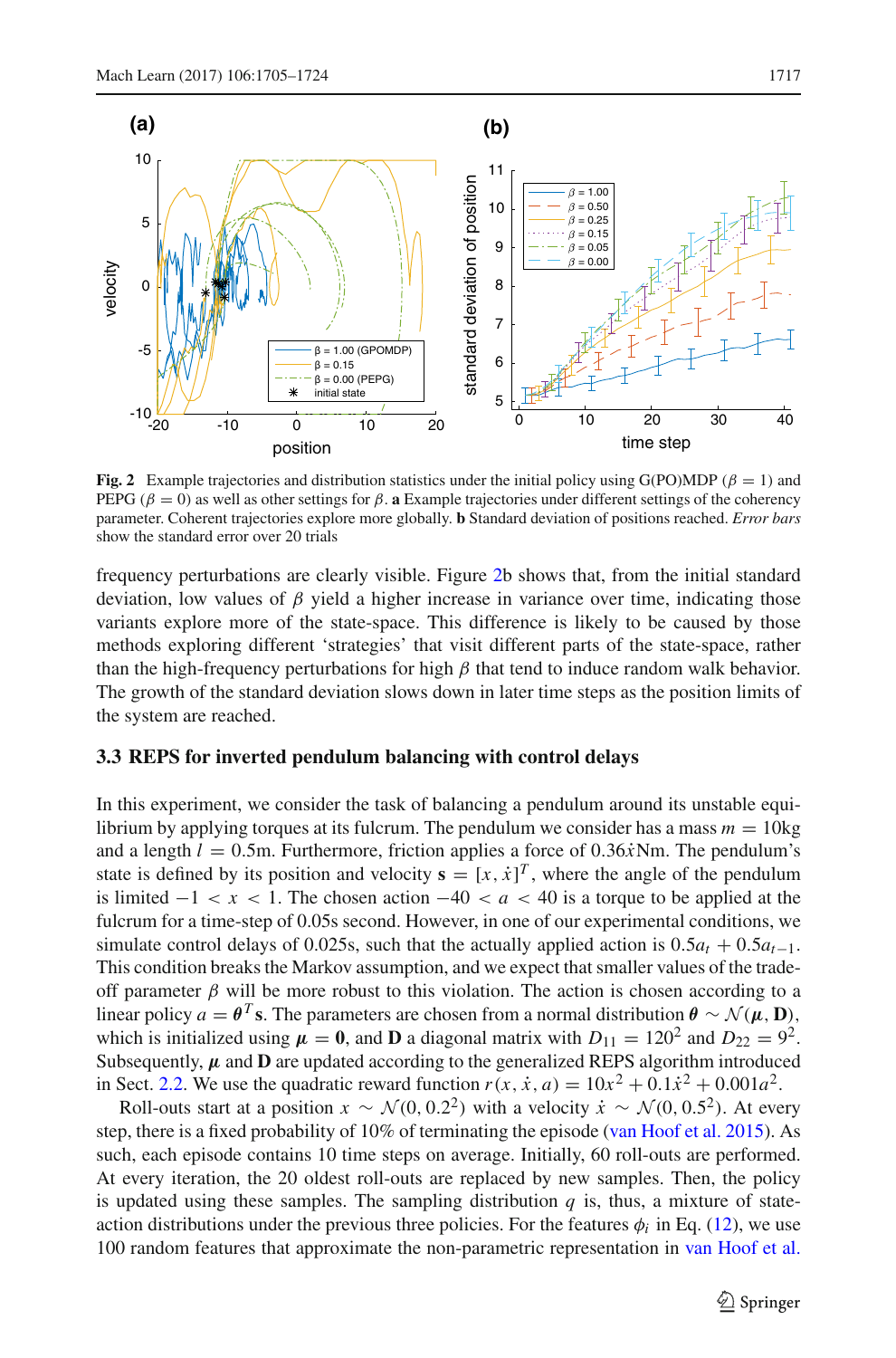[\(2015](#page-19-21)). These random features  $\Phi$  [are](#page-19-22) [generated](#page-19-22) [according](#page-19-22) [to](#page-19-22) [the](#page-19-22) [procedure](#page-19-22) [in](#page-19-22) Rahimi and Recht [\(2007\)](#page-19-22), using manually specified bandwidth parameters, resulting in

$$
\phi_i(s) = 50^{-1/2} \cos ([\cos(x), \sin(x), \dot{x}]\omega_i + b_i), \qquad (19)
$$

where *b* is a uniform random number  $b \in [0, 2\pi]$  and  $\omega_i \sim \mathcal{N}(\mathbf{0}, \mathbf{B}^{-1})$ , where **B** is a diagonal matrix with the squared kernel bandwidth for each dimension. Thus, every features  $\phi_i$  is defined by a randomly draw vector  $\omega_i$  and a random scalar  $b_i$ . In our experiments, the bandwidths are 0.35, 0.35, and 6.5, respectively.

In our experiment, we will compare different settings of the coherence parameter  $\beta$  under a condition without delays and a condition with the half time-step delay as explained earlier in this section. In this condition, we want to test the assumption that a lower value of  $\beta$  makes the algorithm more robust against non-Markov effects. For  $\beta = 1$ , we obtain the algorithm described in [Peters et al.](#page-19-19) [\(2010](#page-19-19)) and [van Hoof et al.](#page-19-21) [\(2015\)](#page-19-21). We will compare this previous step-based REPS algorithm to other settings of the coherence trade-off term  $\beta$ .

#### **3.4 Results of the pendulum balancing experiment**

The results of the inverted pendulum balancing task are shown in Fig. [3.](#page-13-0) The results on the standard balancing task, without control delays, are shown in Fig. [3a](#page-13-0). This figure shows that, generally, values of the consistency trade-off parameter  $\beta$  of at least 0.3 result in better performance than setting  $\beta = 0.1$ . Setting  $\beta = 0$  results in the algorithm being unable to improve the policy. Being able to try only one set of parameters per roll-out could be one cause, but the procedure described in Sect. [2.2](#page-7-1) might also struggle to find a distribution that matches all weighted samples while keeping the parameter values constant for the entire trajectory. Between the different settings with  $\beta \geq 0.3$  small differences exist, possibly because the standard version of REPS with time-independent exploration ( $\beta = 1$ ) suffers from 'washing out' of exploration signals like in the policy gradient experiment in Sect. [3.1.](#page-10-0)

In a second experimental condition, we simulate control delays, resulting in the applied action in a certain time step being a combination of the actions selected in the previous



<span id="page-13-0"></span>**Fig. 3** Inverted pendulum balancing tasks with control delays using relative entropy policy search. *Error bars* show twice the standard error over 10 trials, and are shown at selected iterations to avoid clutter. **a** Inverted pendulum balancing without delays. **b** Inverted pendulum balancing with a delay of half a time-step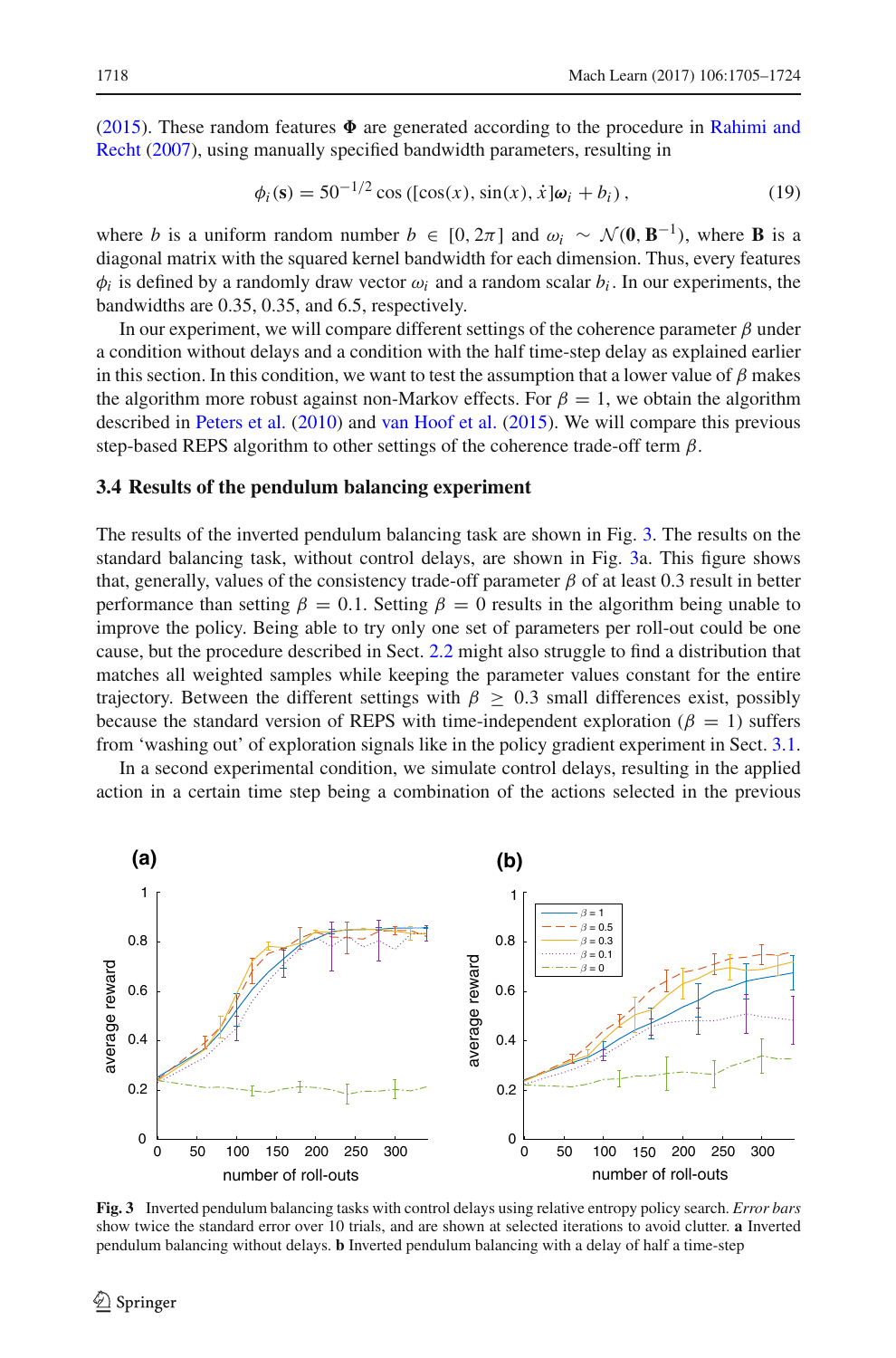and current time steps. This violation of the Markov assumption makes the task harder. As expected, Fig. [3b](#page-13-0) shows that the average reward drops for all conditions. For  $\beta = 1$ , the decrease in performance is much bigger than for  $\beta = 0.5$  or  $\beta = 0.3$ . However, unexpectedly  $\beta = 0.5$  seems to yield better performance than smaller values for the trade-off parameter. We suspect this effect to be caused by the sparseness of exploration of the state-action space for each set of policy parameters, together with a possible difficulty in maximizing the resulting weighted likelihood as discussed in the previous paragraph.

#### <span id="page-14-0"></span>**3.5 REPS for underpowered swing-up**

In the underpowered swing-up task, we use the same dynamical system as in the previous experiment with the following modifications: the pendulum starts hanging down close to the stable equilibrium at  $x = \pi$ , with  $x_0 \sim \mathcal{N}(\pi, 0.2^2)$  with  $\dot{x}_0 = 0$ . The episode was re-set with a probability of  $2\%$  in this case, so that the average episode length is fifty time steps. The pendulum position is in this case not limited, but projected on  $[-0.5\pi, 1.5\pi]$ . Actions are limited between −30 and 30N. A direct swing-up is consequently not possible, and the agent has to learn to make a counter-swing to gather momentum first.

Since a linear policy is insufficient, instead, we use a policy linear in exponential radial basis features with a bandwidth of 0.35 in the position domain and 6.5 in the velocity domain, centered on a  $9 \times 7$  grid in the state space, yielding 63 policy features. Optimizing 63 entries of the policy variance matrix **D** would slow the learning process down drastically, so in this case we used a spherical Gaussian with  $D = \lambda I$ , so that only a single parameter  $\lambda$  needs to be optimized. We found that setting the regularization parameter  $σ = 0.05λ$  in this case made the optimization of  $\lambda$  easier and resulted in better policies. In this experiment, we used 25 new roll-outs per iteration, using them together with the 50 most recent previous rollouts, to account for the higher dimensionality of the parameter vector. The rest of the set-up is identical to that in Sect. [3.3.](#page-12-1) Notably, the same random features are used for the steady-state constraint.

Besides evaluating the average rewards obtained using different values of the exploration coherence trade-off term  $\beta$ , we evaluate the typical difference between subsequent actions as measured by the root-mean-squared difference between subsequent actions. Actions correspond to applied torques in this system, and the total torque (from applied actions and gravity) is directly proportional to the rotational acceleration. Thus, a big difference in subsequent actions can cause high jerks, which causes wear and tear on robotic systems. As such, in most real systems we would prefer the typical difference between subsequent actions to be low.

#### **3.6 Results of the underpowered swing-up experiment**

The results on the pendulum swing-up task are shown in Fig. [4.](#page-15-0) With  $\beta = 0$ , performance is rather poor, which could be due to the fact that in this strategy rather few parameter vectors are tried in each iteration. Figure [4a](#page-15-0) shows, that setting the trade-off parameter to an intermediate value yields higher learning speeds than setting  $\beta = 1$  as in the original REPS algorithm. Again, the washing out of high-frequency exploration could be a cause of this effect.

Figure [4b](#page-15-0) shows another benefit of setting the exploration coherence parameter to an intermediate value. The typical difference between chosen actions is more than 50% higher initially for the original REPS algorithm ( $\beta = 1$ ), compared to setting  $\beta = 0.3$ . This behavior will cause higher jerks, and thus more wear and tear, on robot systems where these controllers are applied. The typically higher difference between actions persist even as the algorithm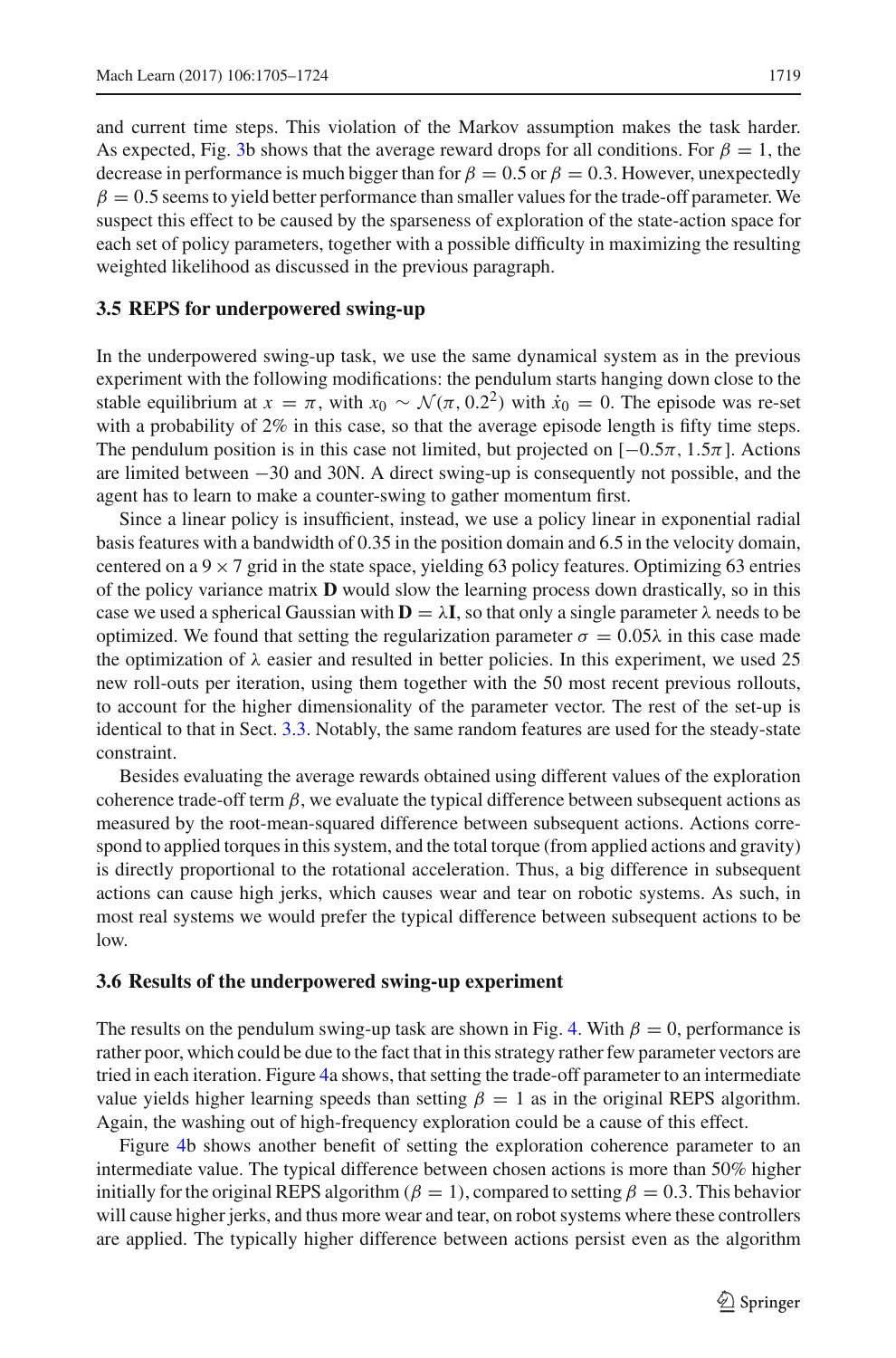

<span id="page-15-0"></span>**Fig. 4** Pendulum swing-up task using relative entropy policy search. *Error bars* show twice the standard error over 10 trials, and are slightly offset to avoid clutter. **a** Average reward for the underpowered swing-up task. **b** Root-mean square of differences between subsequent actions indicates applied jerks



<span id="page-15-1"></span>**Fig. 5** Illustration of the in-hand manipulation task. Two of the goal positions are shown; the task for the robot is to transfer stably between such goal positions without dropping the held block. *Colored lines* show activation of the sensor array as well as the contact normals (Color figure online)

gets close to an optimal solution after 175 roll-outs. After that, the typical difference tends to go up for all methods, as the hyper-parameter optimization finds more extreme values as the policy gets close to convergence.

## **3.7 REPS in an in-hand manipulation task**

In this experiment, we aim to learn policies for switching between multiple grips with a simulated robotic hand based on proprioceptive and tactile feedback. Grips are changed by adding or removing fingers in contact with the object. Consequently, the force that needs to be applied by the other fingers changes, requiring co-ordination between fingers. We use three different grips: one three-finger grip where the thumb is opposed to two other fingers, and two grips where one of the opposing fingers is lifted. For each of these three grips, we learn a sub-policy for reaching this grip while maintaining a stable grasp of the object. All three sub-policies are learned together within one higher-level policy. This task is illustrated in Fig. [5.](#page-15-1)

The V-REP simulator is used to simulate the dynamics of the Allegro robot hand. We additionally simulate a tactile sensor array with 18 sensory elements on each fingertip, where the pressure value at each sensor is approximated using a radial basis function centered at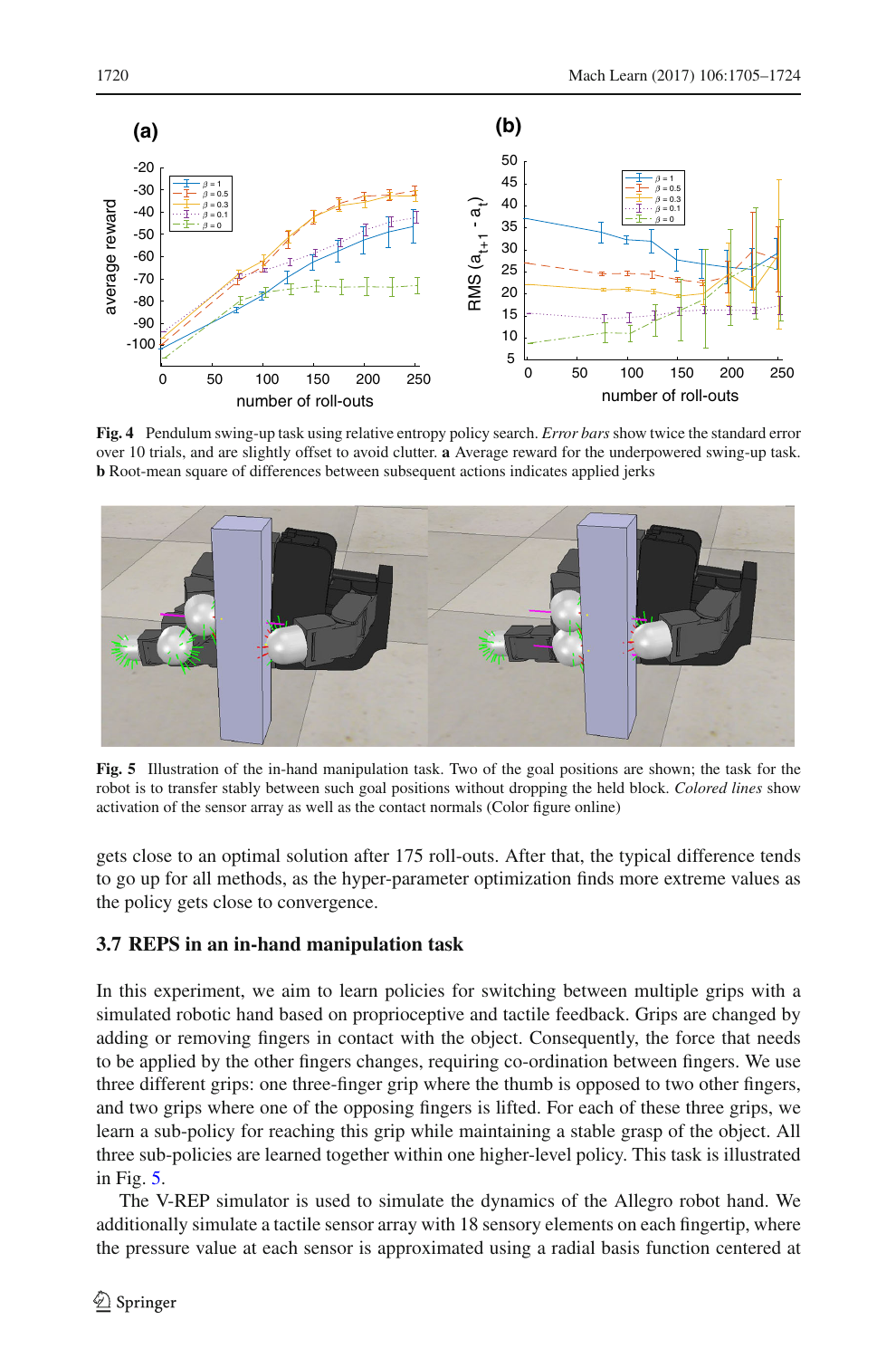the contact location multiplied by the contact force, yielding values between 0 and 7. The internal PD controller of the hand runs at 100 Hz, the desired joint position is set by the learned policy at 20 Hz. We control the proximal joints of the index and middle finger, while the position of the thumb is kept fixed. Thus, the state vector **s** consists of the proximal joint angles of the index and middle finger. The resulting state representation is then transformed into the feature vector  $\phi(s)$  using 500 random Fourier features described in Sect. [3.3.](#page-12-1) We take the Kronecker product of those 500 features with a one-hot encoding of the current goal grip, resulting in 1500 features that were used for both the value function and the policy. Since only the features for the active goal are non-zero, the resulting policy represents a combination of several sub-policies. Other settings are the same as described in Sect. [3.5.](#page-14-0)

Each goal grip is defined by demonstrated joint- and sensor space configurations. Using these demonstrations as target positions, we define the reward using the squared distance in sensor and joint space with an additional penalty for wrong finger contact configurations. The precise reward function is given by

$$
r(\mathbf{s}, \mathbf{a}) = -(\mathbf{z}(\mathbf{s}, \mathbf{a}) - \mathbf{z}_d)^2 - w_j (\mathbf{j}(\mathbf{s}, \mathbf{a}) - \mathbf{j}_d)^2 - w_c,
$$

where **z**(**s**, **a**) is the sensor signal for all three fingers resulting from applying action **a** in state **s**, and  $z_d$  is the desired sensor signal. Coefficient  $w_j$  is the weight for the joint distance and is set to 3000,  $\mathbf{j}(\mathbf{s}, \mathbf{a})$  and  $\mathbf{j}_d$  are the current and desired joint angle configuration for all three fingers, and w*c* is a penalty term for wrong contact configurations with the object and is set to 150 for each finger that is in contact while it should not be, or vice versa.

We performed 5 trials for each setting where each trial consists of 20 iterations. Initially, 90 roll-outs are performed. In each subsequent iteration, 30 new roll-outs are sampled and used together with the 60 most recent previous roll-outs. At the start of each roll-out, a start grip and target grip are selected such that each target grip is used equally often. Each rollout consists of 30 time steps (1.5 s of simulated time).

#### **3.8 Results of the in-hand manipulation experiment**

The result of the in-hand manipulation experiment are shown in Fig. [6.](#page-17-0) In all cases, the controller improved upon the initial controller, becoming better at the task of switching between two- and three-fingered grip while keeping the object stable. However, choosing an intermediate value of  $\beta = 0.75$  lead to markedly better improvement compared to stepbased REPS ( $\beta = 1$ ), or lower values of the trade-off parameter  $\beta$ . Learning such a policy with a pure episode-based method ( $\beta = 0$ ) failed to learn the task at all. We suspect that an impracticable number of roll-outs would be necessary to learn the 1500 dimensional parameter vector with this method.

With  $\beta = 0.75$ , the resulting learned policies were able to safely switch between the twoand the three-finger grips in both directions while keeping the object stable in the robot's hand. Although the target end-points of the movement were demonstrated, the robot autonomously learned a stable strategy to reach them using tactile and proprioceptive feedback.

# **4 Discussion and future work**

In this paper, we introduced a generalization of step-based and episode-based exploration of controller parameters. This generalization allows different trade-offs to be made between the advantages and disadvantages of temporal coherence in exploration. Whereas independent perturbation of actions at every time step allows more parameter values to be tested within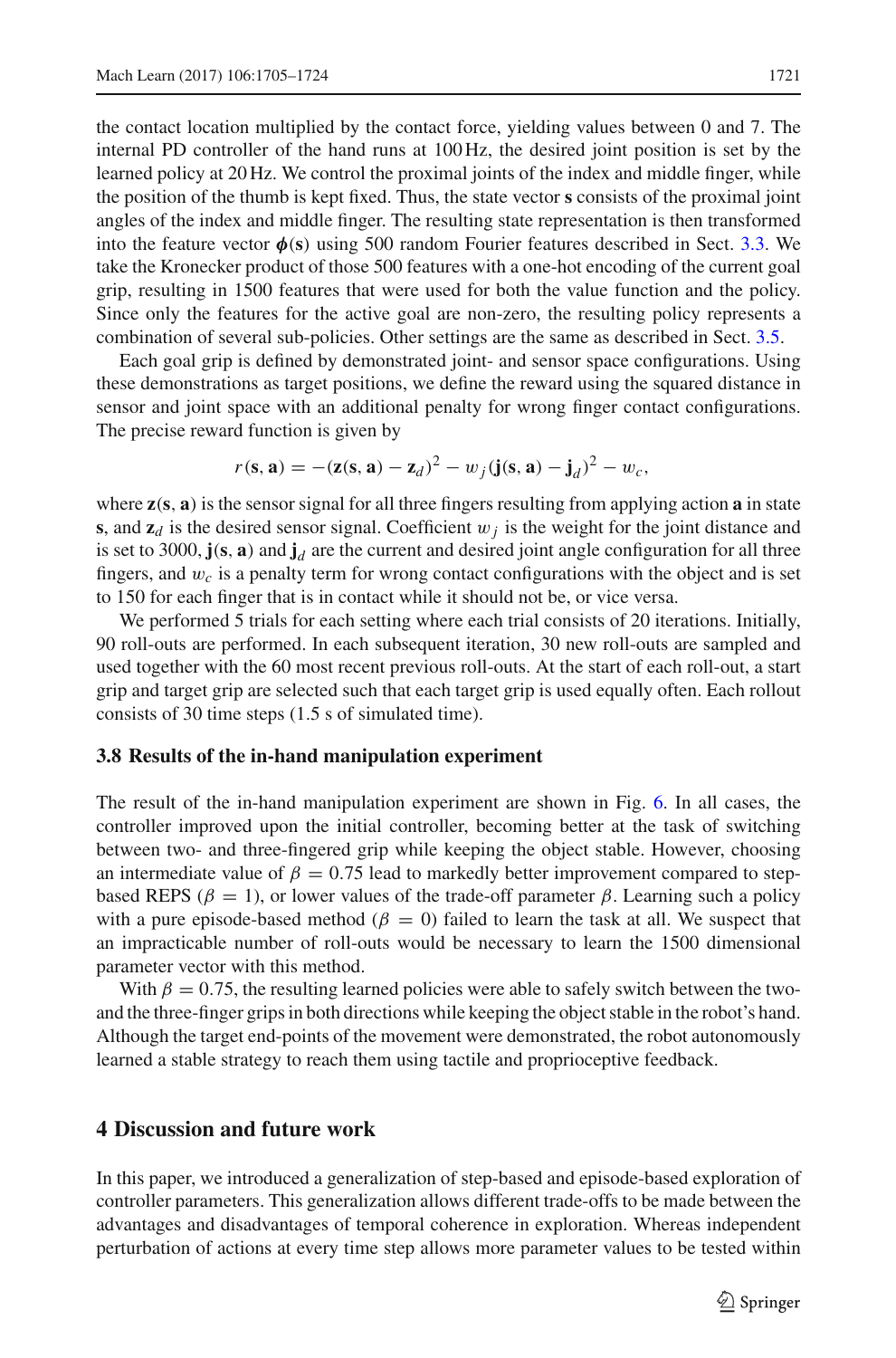

<span id="page-17-0"></span>**Fig. 6** Average reward in the in-hand manipulation experiment with REPS, using a 1500-dimensional parameter vector. The *shaded area* indicates twice the standard error over 5 trials

a single episode, fully coherent (episode-based) exploration has the advantages of, among others, avoiding 'washing out' of explorative perturbations, being robust to non-Markovian aspects of the environment, and inducing lower jerk, and thus less strain, on experimental platforms.

Our experiments confirm these advantages of coherent exploration, and show that intermediate strategies between step-based and episode-based exploration provide a trade-off between these advantages. In terms of average reward, as expected, for many systems intermediate trade-offs between completely independent, step-based exploration and complete correlated, episode exploration, provides the best learning performance.

Many of the benefits of consistent exploration are especially important on robotic systems. Our experiment on a simulated robotic manipulation task shows, that use of the trade-off parameter can in fact help improve learning performance on such systems. Since the advantage of using an intermediate strategy seemed most pronounced on this more complex task, we expect similar benefits on tasks with even more degrees of freedom.

Our approach introduces a new open hyper-parameter  $\beta$  that needs to be set manually. Based on our experience, we have identified some problem properties that influence the best value of β, which provide some guideline for setting it. When the number of roll-outs that can be performed per iteration is low,  $\beta$  should be set to a relatively high value. However, if abrupt changes are undesirable, if the system has delays, or if a coherent sequence of actions is required to observe a reward,  $\beta$  should be set to a relatively low value. Intermediate values of  $\beta$  allow trading off between these properties.

A couple of questions are still open: In future work, we want to consider how smoother non-Markov processes over parameters could be used for exploration, and investigate methods to learn the coherency trade-off parameter  $β$  from data.

**Acknowledgements** This work has been supported in part by the TACMAN Project, EC Grant Agreement No. 610967, within the FP7 framework programme. Part of this research has been made possible by the provision of computing time on the Lichtenberg cluster of the TU Darmstadt.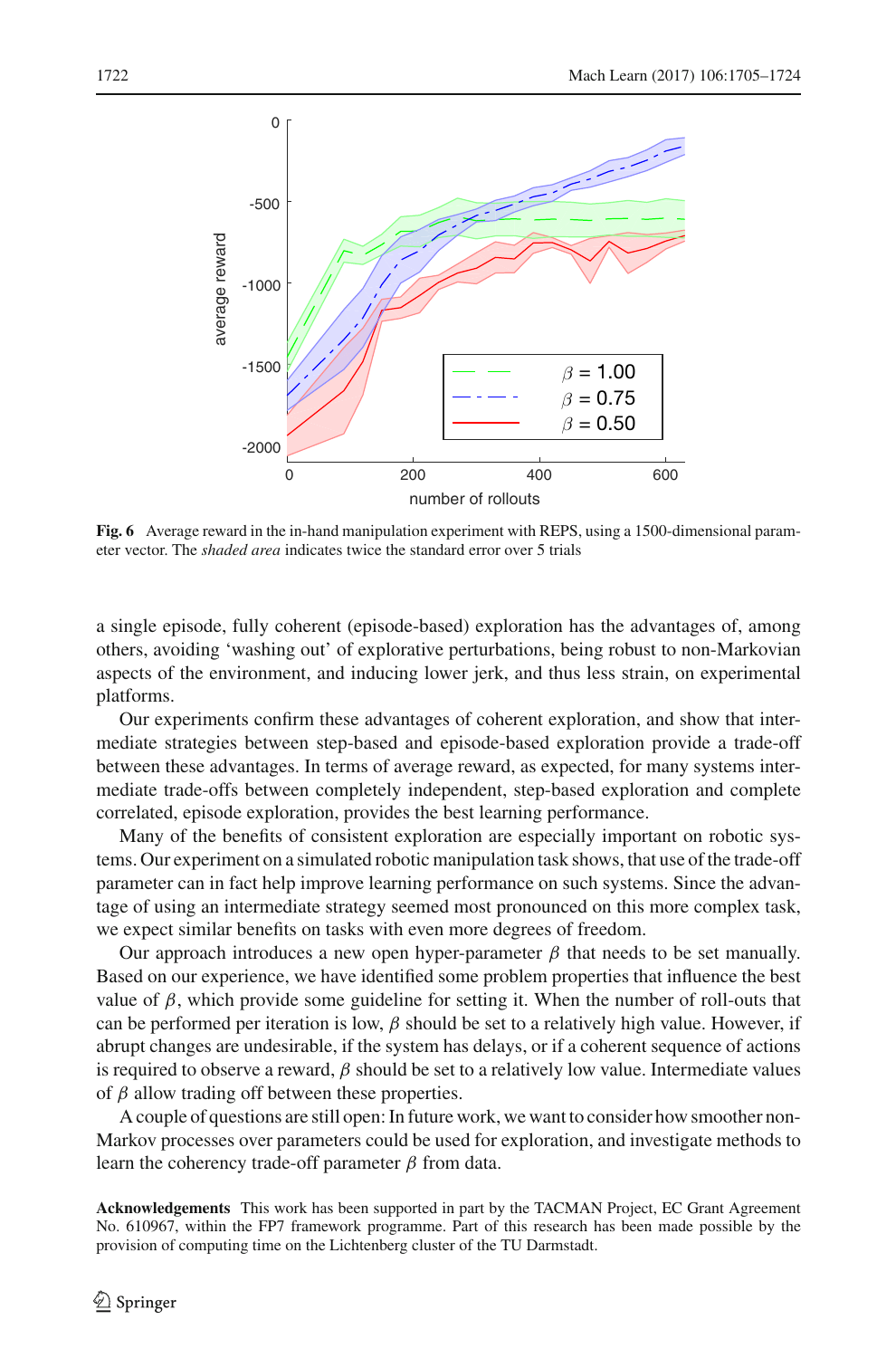## **References**

- <span id="page-18-4"></span>Asmuth, J., Li, L., Littman, M. L., Nouri, A., & Wingate, D. (2009). A Bayesian sampling approach to exploration in reinforcement learning. In *Proceedings of the conference on uncertainty in artificial intelligence (UAI)* (pp. 19–26). AUAI Press.
- <span id="page-18-28"></span>Baxter, J., & Bartlett, P. L. (2001). Infinite-horizon policy-gradient estimation. *Journal of Artificial Intelligence Research*, *15*, 319–350.
- <span id="page-18-16"></span>Daniel, C., Neumann, G., Kroemer, O., & Peters, J. (2016a). Hierarchical relative entropy policy search. *Journal of Machine Learning Research*, *17*(93), 1–50.
- <span id="page-18-13"></span>Daniel, C., van Hoof, H., Peters, J., & Neumann, G. (2016b). Probabilistic inference for determining options in reinforcement learning. *Machine Learning*, *104*, 337–357.
- <span id="page-18-15"></span>da Silva, B. C., Konidaris, G., & Barto, A. G. (2012).Learning parameterized skills. In *Proceedings of the international conference on machine learning (ICML)* (pp. 1679–1686).
- <span id="page-18-18"></span>Dearden, R., Friedman, N., & Andre, D. (1999). Model based Bayesian exploration. In *Proceedings of the conference on uncertainty in artificial intelligence (UAI)* (pp. 150–159).
- <span id="page-18-20"></span>Dearden, R., Friedman, N., & Russell, S. (1998) Bayesian Q-learning. In*Proceedings of the national conference on artificial intelligence (AAAI)* (pp. 761–768).
- <span id="page-18-1"></span>Deisenroth, M. P., Neumann, G., & Peters, J. (2013). A survey on policy search for robotics. *Foundations and Trends in Robotics*, *2*(1–2), 1–142.
- <span id="page-18-3"></span>Deisenroth, M. P., Rasmussen, C. E., & Peters, J. (2009). Gaussian process dynamic programming. *Neurocomputing*, *72*(7), 1508–1524.
- <span id="page-18-9"></span>Dietterich, T. G. (2000). Hierarchical reinforcement learning with the MAXQ value function decomposition. *Journal of Artificial Intelligence Research*, *13*, 227–303.
- <span id="page-18-19"></span>Doshi-Velez, F., Wingate, D., Roy, N., & Tenenbaum J. B. (2010). Nonparametric Bayesian policy priors for reinforcement learning. In *Advances in neural information processing systems (NIPS)* (pp. 532–540).
- <span id="page-18-11"></span>Ghavamzadeh, M., & Mahadevan, S. (2003). Hierarchical policy gradient algorithms. In *Proceedings of the international conference on machine learning (ICML)* (pp. 226–233).
- <span id="page-18-23"></span>Guo, M., Liu, Y., & Malec, J. (2004). A new Q-learning algorithm based on the metropolis criterion. *IEEE Transactions on Systems, Man, and Cybernetics, Part B: Cybernetics*, *34*(5), 2140–2143.
- <span id="page-18-27"></span>Hansen, N., Müller, S. D., & Koumoutsakos, P. (2003). Reducing the time complexity of the derandomized evolution strategy with covariance matrix adaptation (CMA-ES).*Evolutionary Computation*, *11*(1), 1–18.
- <span id="page-18-26"></span>Hastings, W. K. (1970). Monte Carlo sampling methods using Markov chains and their applications. *Biometrika*, *57*(1), 97–109.
- <span id="page-18-25"></span>Hausknecht,M., & Stone, P. (2016). Deep reinforcement learning in parameterized action space. In*Proceedings of the international conference on learning representations*.
- <span id="page-18-21"></span>Hoffman, M., Doucet, A., de Freitas, N., & Jasra, A. (2007). Bayesian policy learning with trans-dimensional MCMC. In *Advances in neural information processing systems (NIPS)* (pp. 665–672).
- <span id="page-18-8"></span>Kaelbling, L. P. (1993). Hierarchical learning in stochastic domains: Preliminary results. In *Proceedings of the international conference on machine learning (ICML)* (pp. 167–173).
- <span id="page-18-0"></span>Kaelbling, L. P., Littman, M. L., & Moore, A. W. (1996). Reinforcement learning: A survey. *Journal of Artificial Intelligence Research*, *4*, 237–285.
- <span id="page-18-2"></span>Kober, J., Bagnell, J. A., & Peters, J. (2013). Reinforcement learning in robotics: A survey. *The International Journal of Robotics Research*, *11*(32), 1238–1274.
- <span id="page-18-5"></span>Kober, J., & Peters, J. (2009). Policy search for motor primitives in robotics. In *Advances in neural information processing systems (NIPS)* (pp. 849–856).
- <span id="page-18-14"></span>Kohl, N., & Stone, P. (2004). Policy gradient reinforcement learning for fast quadrupedal locomotion. *Proceedings of the IEEE international conference on robotics and automation (ICRA)*, vol. 3 (pp. 2619–2624).
- <span id="page-18-12"></span>Konidaris, G., & Barto, A. (2009). Skill discovery in continuous reinforcement learning domains using skill chaining. In *Advances in neural information processing systems (NIPS)* (pp. 1015–1023).
- <span id="page-18-22"></span>Kormushev, P., & Caldwell, D. G. (2012). Direct policy search reinforcement learning based on particle filtering. In *Proceedings of the European workshop on reinforcement learning (EWRL)*.
- <span id="page-18-24"></span>Lillicrap, T. P., Hunt, J. J., Pritzel, A., Heess, N., Erez, T., & Tassa, Y. et al. (2016). Continuous control with deep reinforcement learning. In *Proceedings of the international conference on learning representations*.
- <span id="page-18-7"></span>Meijdam, H. J., Plooij, M. C., & Caarls, W. (2013). Learning while preventing mechanical failure due to random motions. In *IEEE/RSJ international conference on intelligent robots and systems* (pp. 182–187).
- <span id="page-18-10"></span>Morimoto, J., & Doya, K. (2001). Acquisition of stand-up behavior by a real robot using hierarchical reinforcement learning. *Robotics and Autonomous Systems*, *36*(1), 37–51.

<span id="page-18-6"></span>Munos, R. (2006). Policy gradient in continuous time. *Journal of Machine Learning Research*, *7*, 771–791.

<span id="page-18-17"></span>Ortega, P. A., & Braun, D. A. (2010). A minimum relative entropy principle for learning and acting. *Journal of Artificial Intelligence Research*, *38*, 475–511.